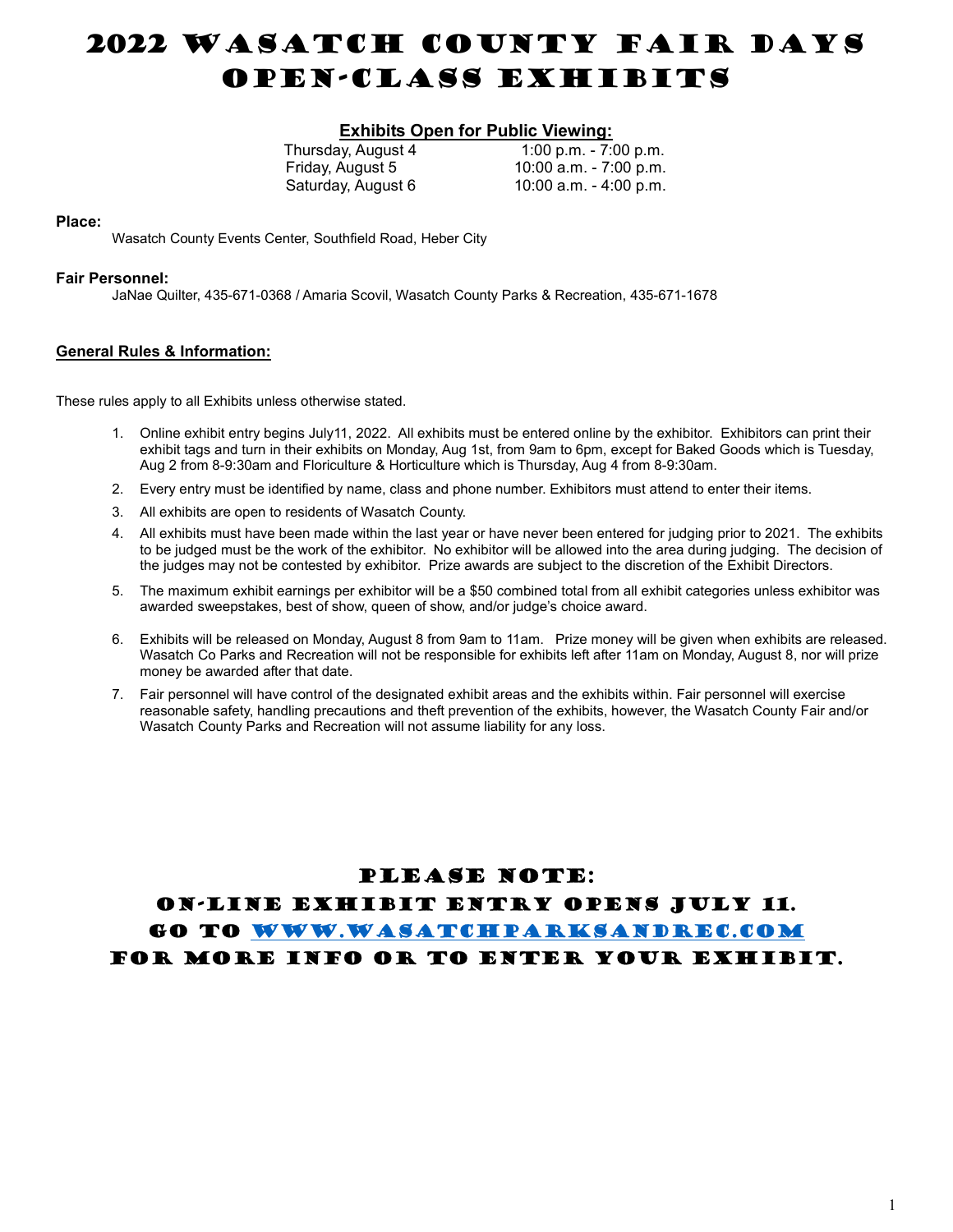# Creative Arts

Check In: Monday, Aug 1, 9am - 6pm Checkout: Monday, August 8, 9am - 11am

## Rules & Regulations:

- 1. Entry limits Entries are limited to 6 per person. If an Exhibit consists of a set, it will be considered as one Exhibit.
- 2. Articles entered for competition must be the complete work of the exhibitor and must not have been previously entered in the Fair.
- 3. All items must be clean and in like-new condition. Soiled items will be disqualified. The right is reserved to reject any entry deemed unsuitable for exhibition, or infringes on copyrights. Every article that is to be hung must be securely mounted and ready to be hung with wire or hanger attached.
- 4. Any modification on entry rules due to unusual circumstances will be approved by the appropriate Fair personnel. Fair personnel will have control of the designated exhibit areas and the exhibits within. Fair personnel will exercise reasonable safety, handling precautions and theft prevention of the exhibits, however, the Wasatch County Fair and/or Wasatch County Parks and Recreation will not assume liability for any loss.
- 5. Special Collections\* and large Exhibit items may be entered if space permits. Prior arrangements must be made with Fair personnel. Some items entered may be deemed Display Only.
- 6. Ribbons/monetary awards will be:

| Participation ribbon - \$0 |          |
|----------------------------|----------|
| White ribbon               | - \$1    |
| Red ribbon                 | $-$ \$3  |
| Blue ribbon                | - \$5    |
| Sweepstakes                | -\$20 (T |
|                            |          |

here may be more than one sweepstake winner per class based on merit of the project. It is also possible that no sweepstake ribbon is awarded.)

## Class:

Adult 16-64 Child 5 & Under Senior Citizen 65+ Special Needs Teen 11 to 15 Youth 6-10

## Division: Beadwork

Accessories (purses, hair ornament, etc.) Animals Apparel (belt, dress, etc) Bags (Amulet, coin purses etc.) **Halloween**  Holiday Miscellaneous (not listed in above lots)

## Division: Ceramics

**Acrylics** China Painting Dolls Glass Glaze Greenware Adaption Hand Molded Clay/Pottery **Other Overglaze** Porcelain Porcelain -Bisque Raku (low fire) Sculpture **Stains Stoneware** Underglaze

## Division: Decorative Painting - Tole Painting

 American Folk Art Original Design -acrylics Original Design-oil Patterns/Outlines -acrylics Patterns/Outlines-oil European Folk Art-includes Rosemaling Fabric Surfaces Gourds Holiday/Seasonal Miscellaneous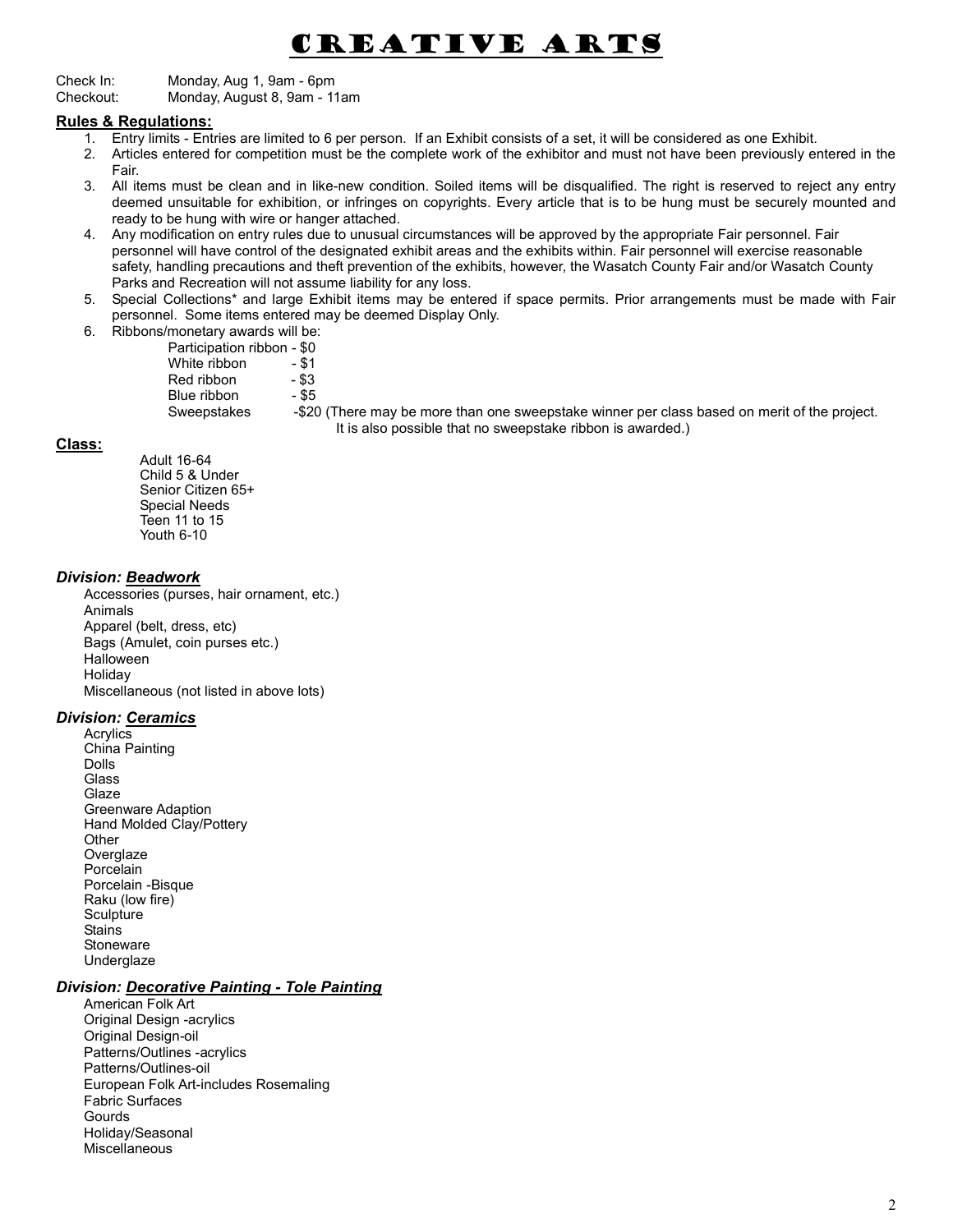## Division: Flowers

 Artificial flower - misc. arrangements Artificial flower arrangements - silk Artificial flower arrangements-plastic Holiday/seasonal Miscellaneous Preserved flowers Wedding

#### Division: <u>Glass</u>

 Blown Decorated with Enamels Decorated with Glass Lusters **Etching**  Fired Decals Fired Glass Glass Draped Glass Plaques, Free Hanging Miscellaneous Mosaics Sagged **Stretched** 

## Division: Jewelry

This includes all jewelry items to adorn body/clothing such as necklaces, bracelets, pins, earrings, rings, etc. Only 1 (one) item in each category will be accepted for judging; additional items may be entered for display only. NOTE: All small jewelry entries MUST be contained in a Ziploc bag for display.

Assemblage Jewelry: All jewelry that has been put together by the artist only. Includes stringing, gluing, wiring, or fastening together by some other means pre-made items such as beads, bobbles (metal, glass, wood, etc), strings, cloth, etc.

Mixed Fabrication Jewelry: Some parts not original to artist: all jewelry that has been put together by the artist but includes some portion or portions of item made by the artist and added to purchased findings or mounting. Example – artist ground and polished stone (lapidary) and added a mounting not made by artist. Original work must be specified.

Original Fabricated Jewelry, Completely original: all jewelry has been made and put together by the artist only. All portions have been done by the artist from design concept to completed item by soldering, cutting, grinding, polishing, stamping, stringing, wiring, gluing, prongs, or some other means. May include precious and semi precious stones. Example – Diamonds mounted by prongs or unusual means by artist. Wax items (cast wax method) are not to be pre-made in this category. Miscellaneous: Hand crafted jewelry that does not fit any other lot.

## Division: Leatherwork

#### Beaded Leatherwork

Carrying Cases: albums, book covers, notebooks, brief cases, portfolios, writing cases, saddlebags, etc.

Handbags: all sizes (shoe bag and bowling bag included)

Home Decorator Items (other than pictures): clocks, wastebaskets, planters, napkin holders, plaques, coat of arms, miniatures Leather Accessories: knife sheath, slings, holsters, bridles

Miscellaneous Leather

Pictures (framed and suitable for hanging)

Saddles

Wearing Apparel - anything that is normally worn as part or accessory to clothing. Includes Mountain Man Items: shoes, belts (must have a buckle)

#### Division: Macramé

 Furniture, chairs, etc Hanging planters & tables Jewelry/bracelets, etc. **Miscellaneous**  Pot holders, purses, belts, etc. Wall hanging

#### Division: Metal Works (If from a kit please specify)

 Automotive/Auto painting Chainmail/link Copper foil Etch work **Flatware**  Machine lathe work Metals in silver, brass, Miniature lead (furniture, etc.) casting Miscellaneous Models Ornamental iron **Sculpture** Welded sculpture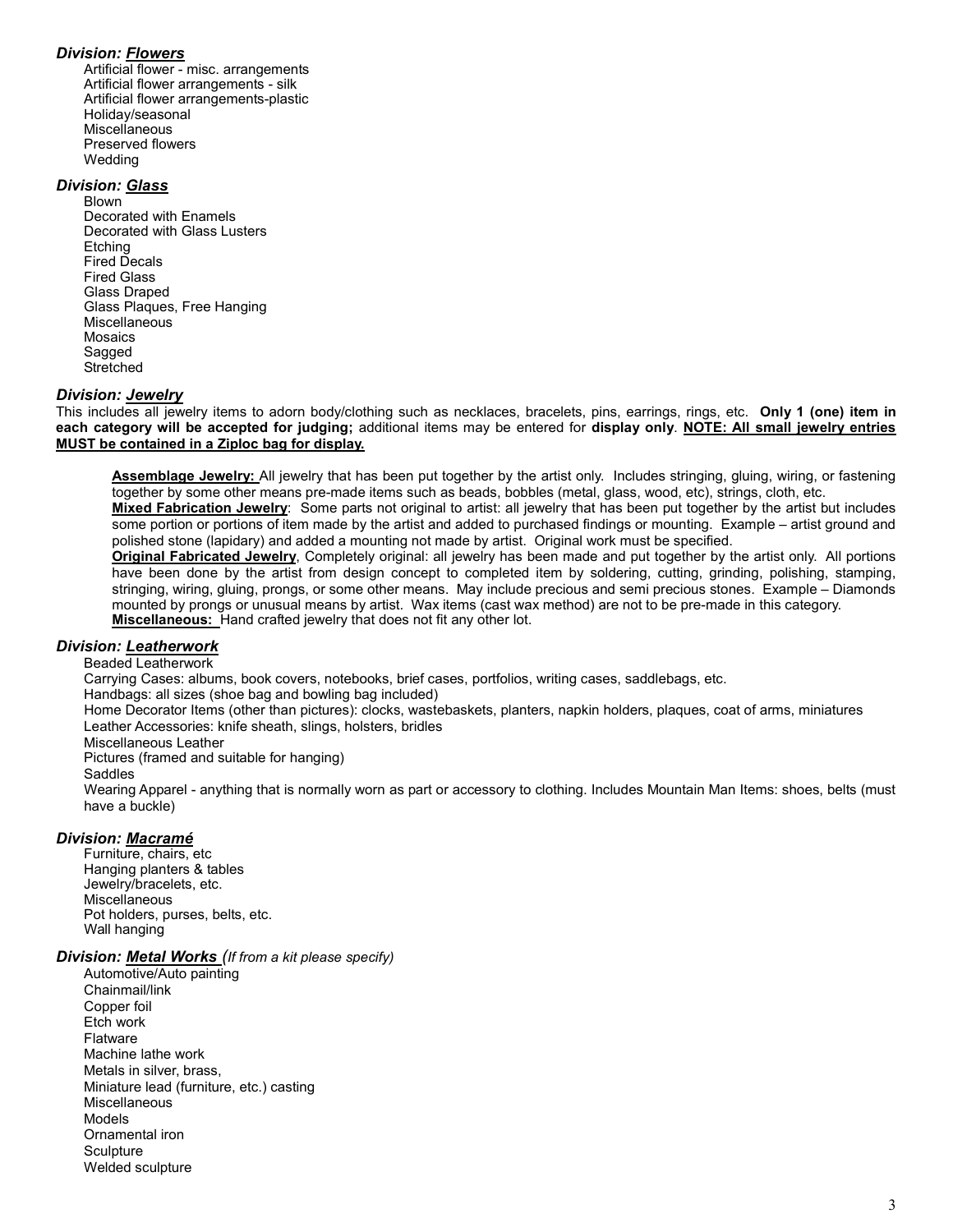Welded sculpture pewter, enamel on metal etc. Wire

#### Division: Miscellaneous

 Basketry - no paper, fabric, etc. Batik Bug/Insect collections Dimensional pictures and plaques Dream catchers Egg craft - carving, painting, glass, etc. Ethnic Items Fly Tying Glass work (stained, etched, or blown) Home Decorating Item Native American items - not authentic **Magnets**  Marble and tile (including mosaics) Miniature furniture Miscellaneous Origami Paper Art (quilling, curling, folding,, etc.) Paper cutting - (does not include dimensional pictures) Paper Mache Pictures/drawings & paintings Recycled art Rock etchings - including petroglyphs, carving, etc. Sculptures which do not fit in other lots Stories & writings String art Wedding items - no flowers

#### Division: Models

**Birdhouses**  Dioramas **Dollhouses**  Miniature arrangements Miscellaneous Models made by hand - no kit parts (including legos) Models made from kits (for Special Needs and Under 16 only. Includes Legos) Replicas Working models

## Division: Plaster

 Animal **Bird**  Busts Faux finishes, marbleized Faux finishes, resin Figure Holiday/Seasonal Lamps **Miscellaneous**  Pastel or Chalks (75% of piece) Pictures/Plaques Sea Life Southwestern

## Division: Plastic Crafts

 Animals Dolls Frames Miscellaneous Needlework Holiday/Seasonal Needlework Home Decoration Needlework Pictures Needlework Purse, Bags Needlework Sets Needlework Toys Pyrolace - Jewelry

## Division: Porcelain

 Airbrush Animals Applied Decoration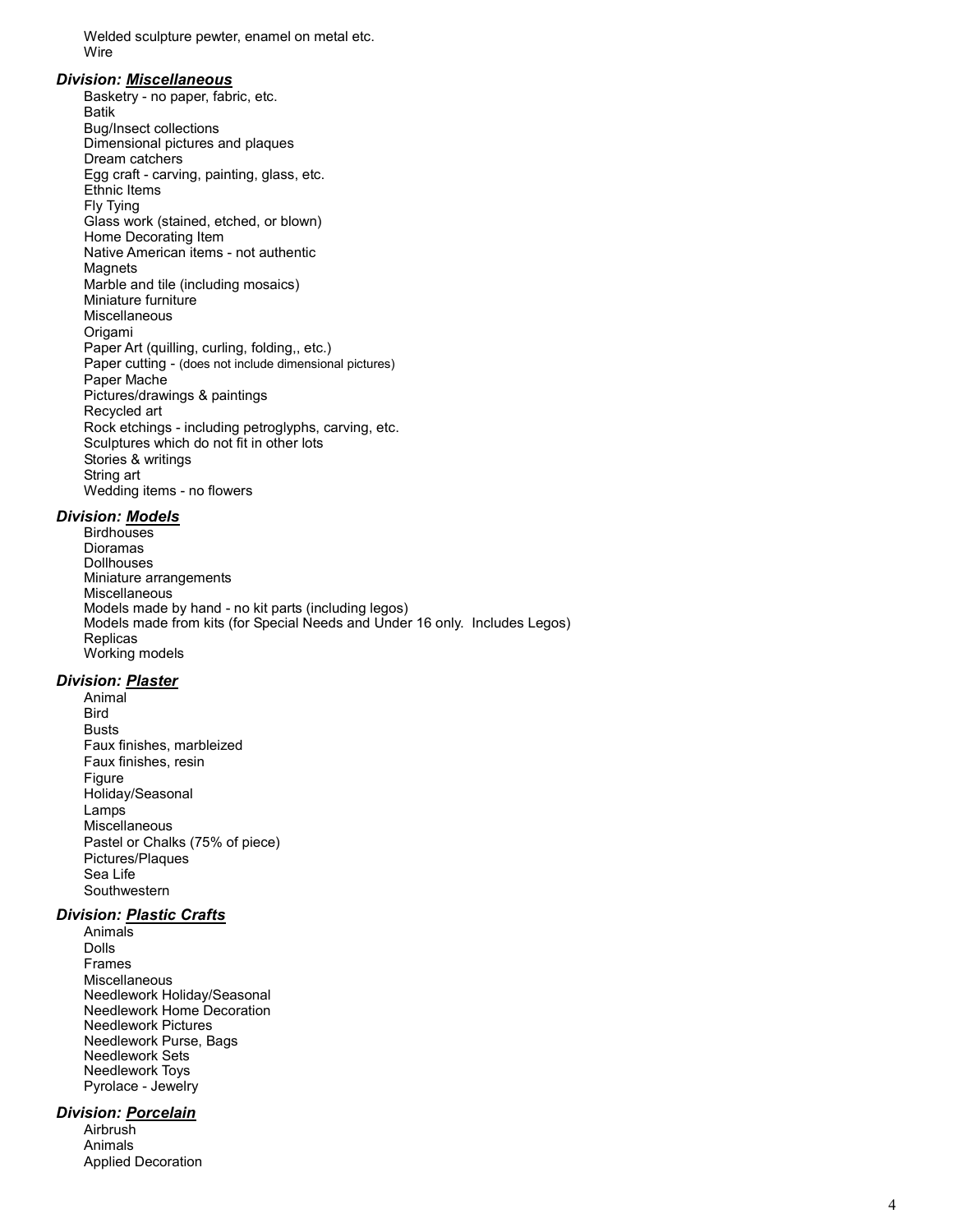Birds Carved Dolls Fabric Draping **Figurines**  Flowers Glazed Lace Draping Pastels Simulated Wedgewood Sprigging Translucent Stains **Underglaze** 

## Division: Pottery & Hand Modeled Clay

 Coil Dowel/Other Drape Form High Fire Low Fire Pinch Raku Salt Fired Slab Wheel Thrown

#### Division: Scrapbooks

Exhibitors are limited to entering a combined total of 4 layouts (of up to 2 pages in each layout). Entries must not have been entered previously in the Wasatch County Fair Exhibits.

- 1. A layout consists of either one or two 8 ½" x 11" or 12" x 12" pages. Entries should not exceed ¼" thickness.
	- 2. Name, address, and phone number of exhibitor must be written on the back of each page.
	- 3. Each page MUST be submitted in a plastic sheet protector. BE ADVISED due to the method used to display entries, sheet protectors may not be reusable. Entries not in protectors will not be accepted.

 Anniversary Baby **Birthday**  Cards/ card sets Christmas Culture, Heritage Dating/Social Events Family/friends **Firsts**  Graduation **Holiday**  Memorabilia (included newspaper) Mini Scrapbook—(Mini - Project is defined as a self contained small sized project that is based on a single theme. Miscellaneous (not listed in above lots) **Outdoor**  Patriotic Pets Religious **School**  Seasons Sports Stamping **Vacation**  Valentines Vintage **Water** Wedding

Zoo

#### Division: Sculpture (includes polymer clays – not kiln fired)

 Animal **Character Miscellaneous** Original Design

## Division: Stone

 Hand Carved, Original Miscellaneous Molded, Original (such as cold cast marble)

#### Division: Taxidermy

Large items must be cleared with Fair personnel Cold water fish (trout, whitefish)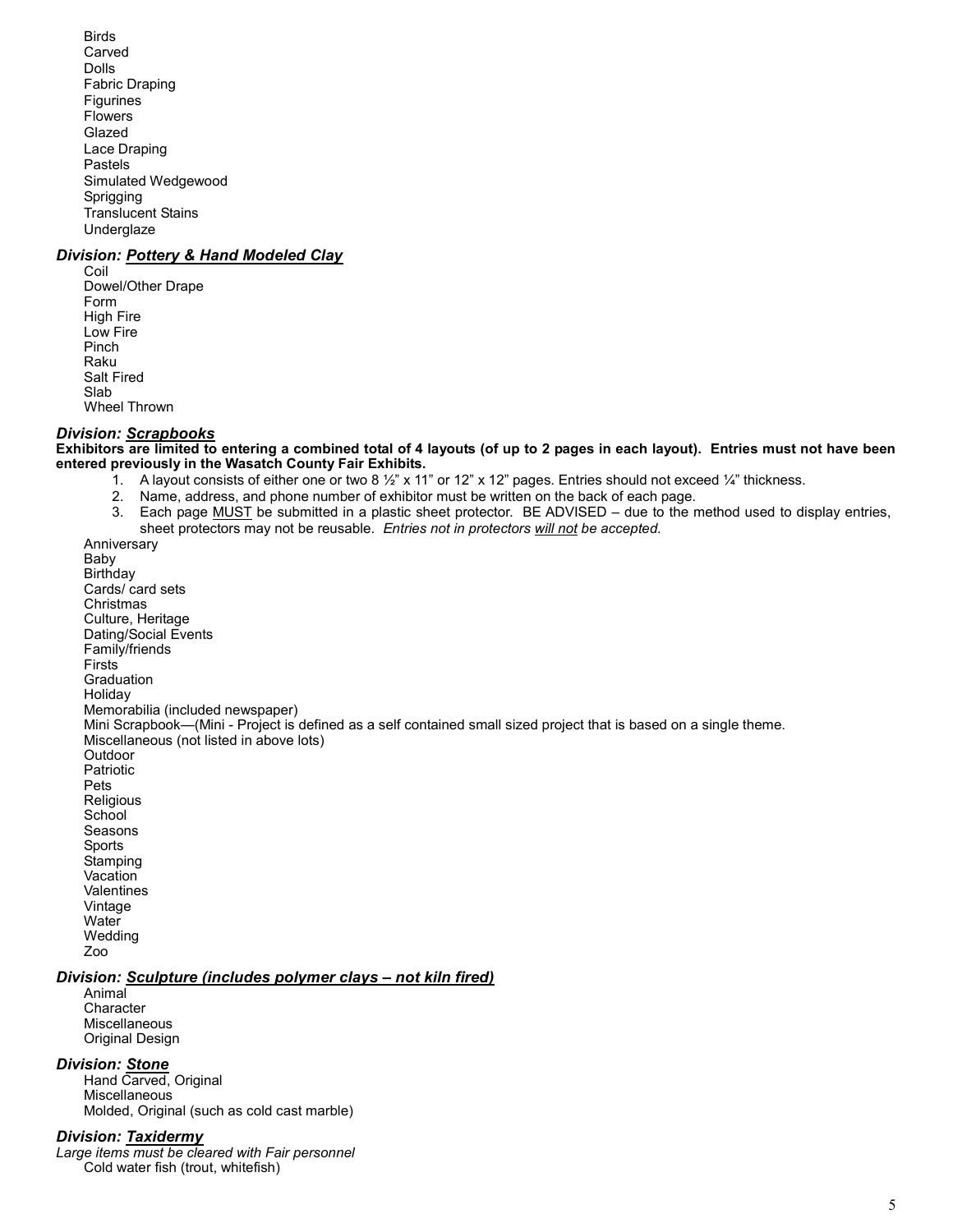Game heads Half life-size mammals Large mammals (cougar, wolf, deer size) Medium mammals (badger/coyote size) Miscellaneous (rugs, antler mounts, invertebrates) Reptiles/amphibian (skin mounts or reproductions) Small mammals (under 10 lbs, live weight) Upland game birds Warm water fish (bass, walleye, bluegill, etc) Waterfowl

## Division: Textiles/Clothing

Includes items that are tie dyed, batik, painted, sewn, etc. that are not eligible in the Home Arts Division. Accessories Bags Headwear/Hats Miscellaneous Pillows/Pillowcases

 Shirts Skirts/Aprons

## Division: Woodwork

 Accessories: clocks, shelves, wooden artwork, lamps, artistic pieces, driftwood, planters, jewelry boxes, etc. Case Goods: cedar chest, gun cabinets, dresser, nightstand, grandfather clocks, bookcases, desks Decorative Saw Cut: includes filigree, jigsaw, scroll work, etc. Hand Carved Items Holiday/Seasonal Inlay Miniature Furniture Miniature Vehicles: trucks, cars, wagons Miscellaneous Woodwork Musical Instruments Other Furniture: tables, chairs, cradles, etc. Replicas of old, antique and/or collectible items Rocking Horses Turned Items Wood Burned

## Division: Wood Carving

Completely HAND CARVED items including whittled items. Animals Birds **Busts Characters**  Chip carving Figures Fish Free form wood containers-bowls, trays, etc Holiday/Seasonal Miniature furniture Miscellaneous Relief carving Rifle carving Scrimshaw (bone) **Sculpture**  Vehicles Walking sticks

## Division: Wreaths

 Corn husks Dried flowers Dried grasses Dried swags/sprays **Eucalyptus**  Fabric (not sewn) **Grapevine Herbs**  Holiday/Seasonal **Miscellaneous**  Pine cones Silk swags/sprays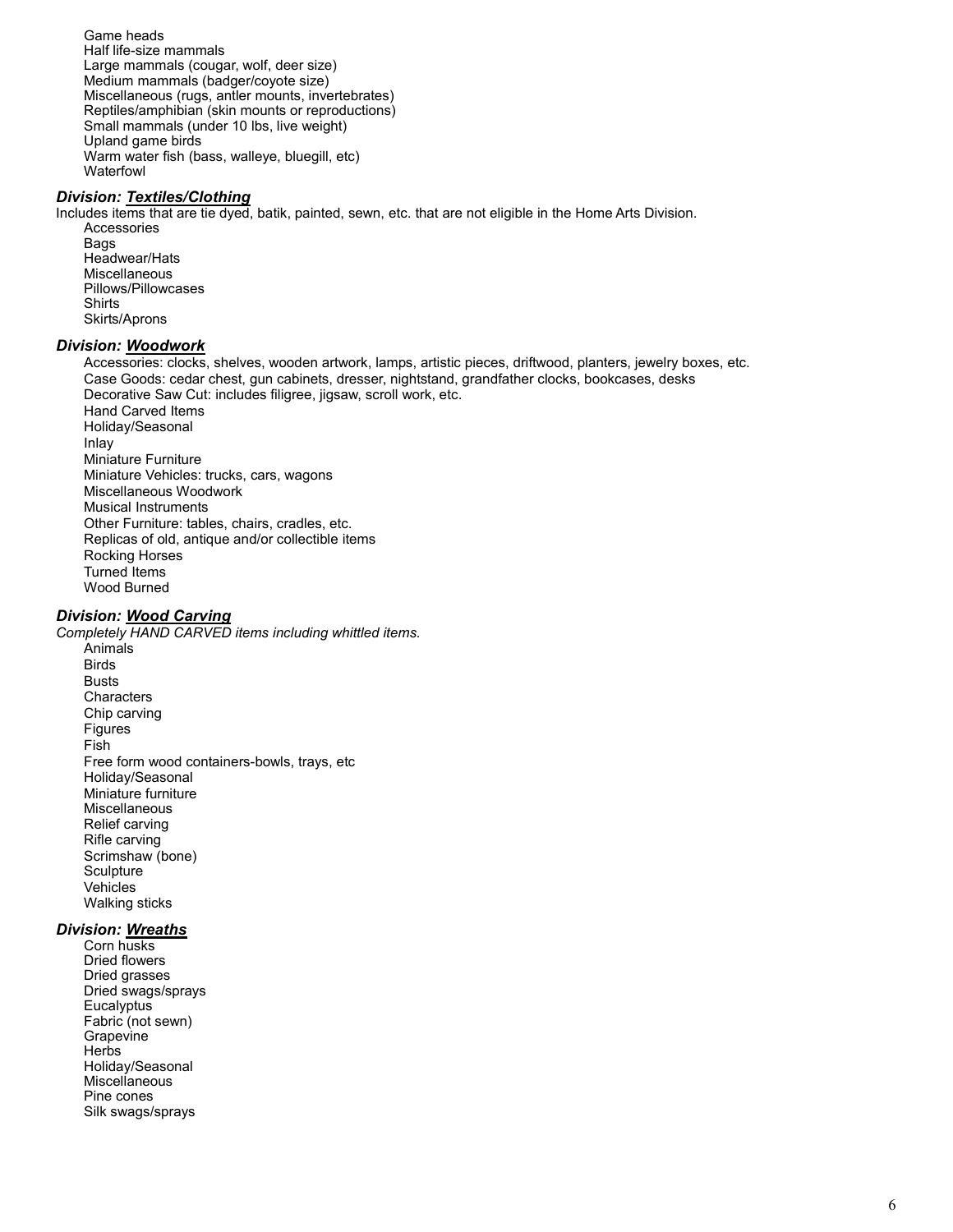# Fine Arts

Check In: Monday, Aug 1, 9am - 6pm Checkout: Monday, August 8, 9am - 11am

All entries must be of high moral standards or the exhibit will not be entered.

#### Class:

Professional (No award) Amateur Youth Ages 7-8, 9-10, 11-12, 13-14, 15-17 $\geq 1$ <sup>st</sup>, 2<sup>nd</sup>, and 3<sup>rd</sup> place awarded (may be more or less as warranted) Child (Ages 6 and Under) Exhibit Only (No award)

#### Division: Fine Arts

- 1. Limited to 4 entries per person.
- 2. Art must be framed, ready to hang with hooks or wire for hanging– no exceptions.
- 3. No copies from other artist's works. (i.e. Meet the Masters)
- 4. You must bring in your own art, otherwise it will be an Exhibit Only item.
- 5. Nothing larger than 4 ft. will be accepted (including frame).
- **6.** List the medium used when entering the Exhibit.
- 7. Ribbons/monetary awards will be:
	- Participation \$1 White ribbon - \$5
		-
		- Red ribbon \$10
		- Blue ribbon \$15
	- Judges Choice -\$35

Items/Art will be displayed as "exhibit only" if rules are not followed.

#### Mediums:

Oil Watercolor Gouache Acrylic Plastic Wood Pencil Charcoal Pastel Mixed Media **Experimental** Futuristic Paper Weaving Woodcuts and Linoleum Cuts Graphic Design **Cartoons Sculpture Pottery** Hand Molded Items Engravings **Prints** Computer Generated Silk Screening Serigraphic Etc Pen & Ink

#### Division: Music - 3 Minute Limit

(All Entries Must Be Original Works – Written Score & Tape) Divisions – Same as art Tapes **Orchestrations Instrumentals** CD's Musical Scores Vocal

## Division: Literature

(All Entries Must Be Original Works) Divisions Same as Art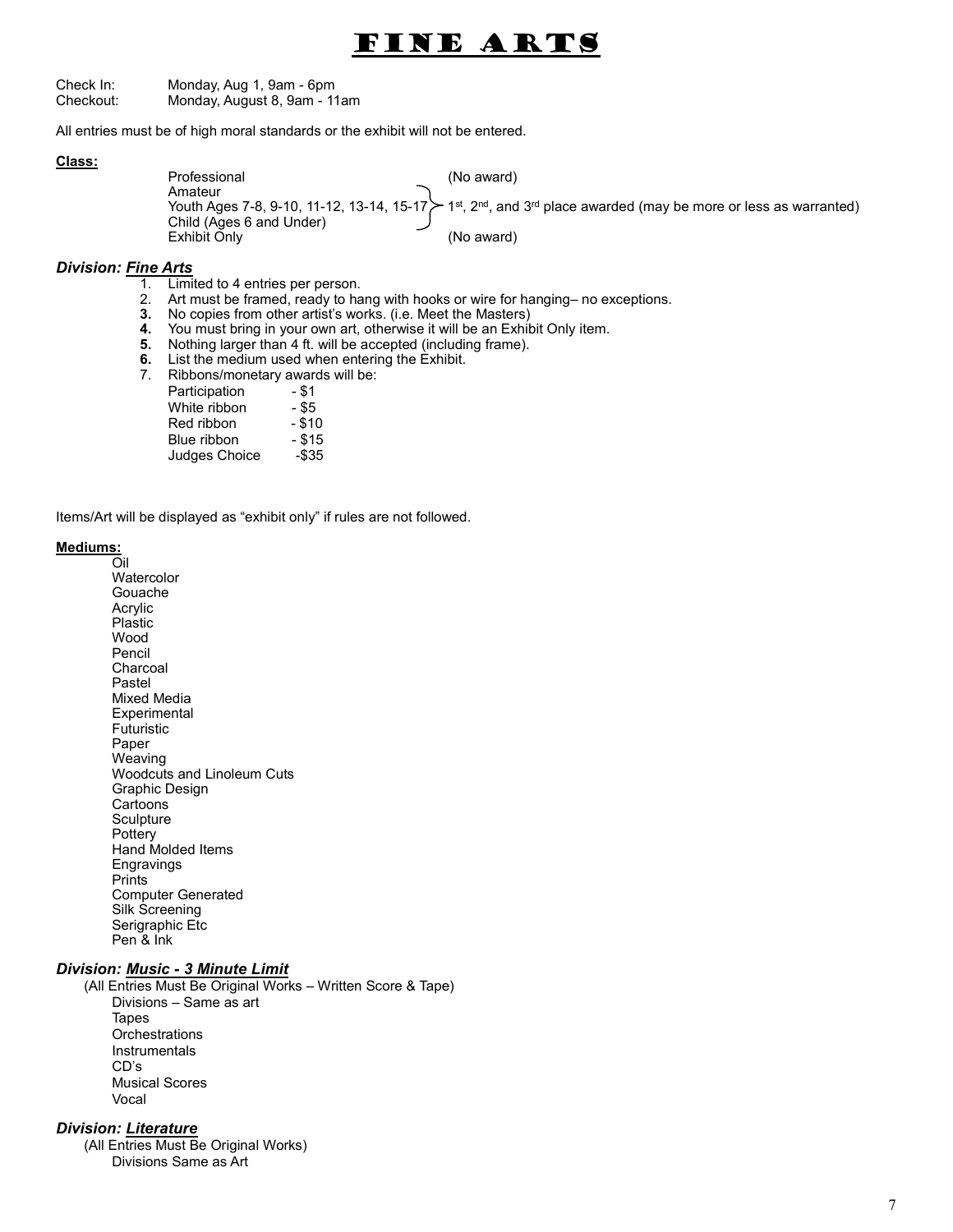Poetry – Prose Short Stories Children's Books Mysteries Plays and Scripts

## Division: Drama - 3 Minute Limit

(All Entries Must Be Original Works) Acted Out Dramas on Video Famous Acts from Famous Plays – On Video Radio Broadcasts Readings Plays and Productions **Documentaries** Stand Up Comedy (Must be Clean or Automatically Eliminated)

## Division: Dance - 3 MINUTE LIMIT

(All Entries Must Be Original Works – You Can Use Music Which Has Been Produced) Divisions Same as Art Ethnic and Folk Dances Performed by Single or Groups Ballet Tap Jazz Lyrical Experimental and Improvisation Modern Broadway Oriental Dance Movement

## **Division: Grand Art Category** Combining two or more of the above arts

For Example: Drama + Vocal Dance + Instrumental Video + Music 3 MINUTE LIMIT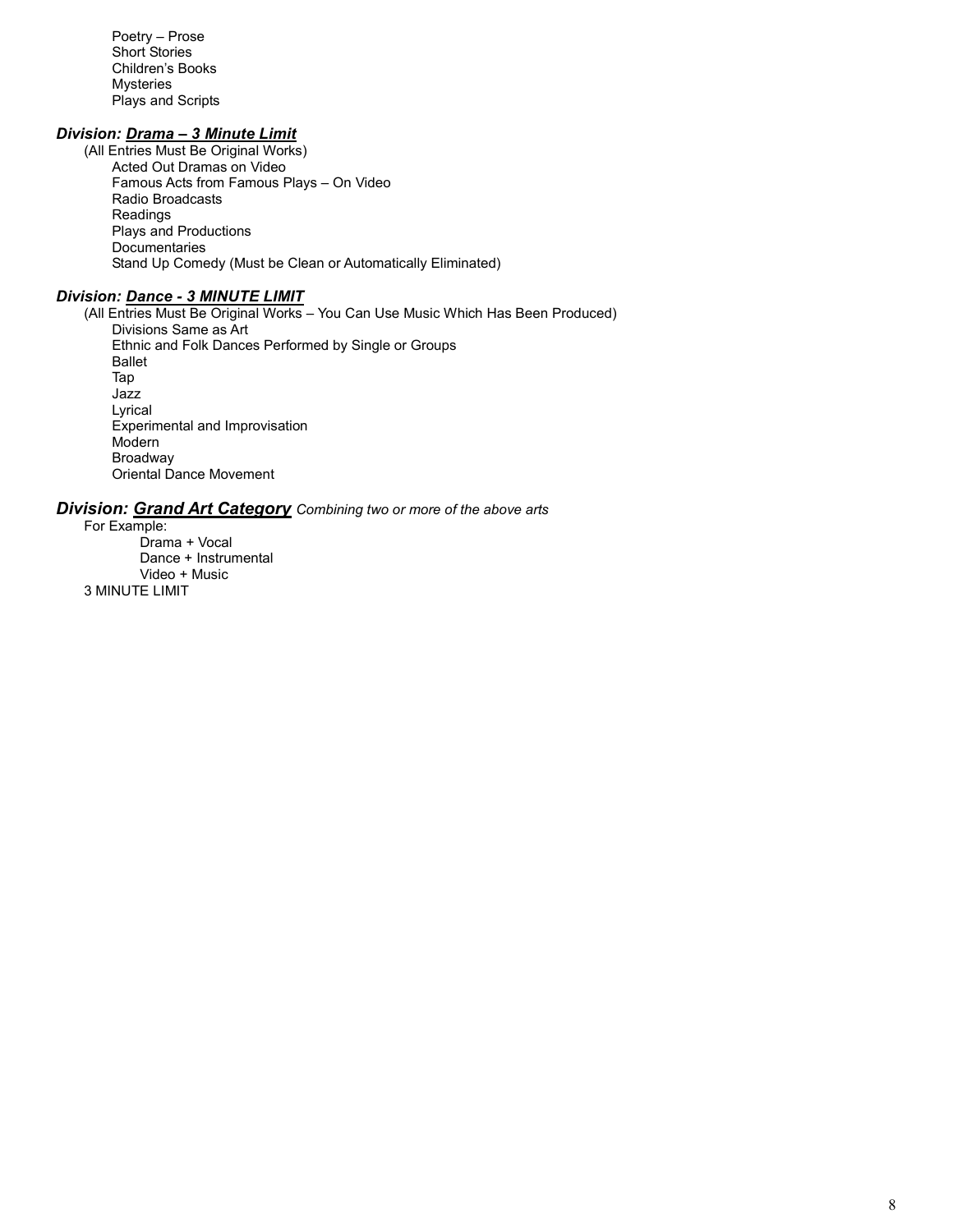# Floriculture

Check In: Thursday, Aug 4, 8am – 9:30am

Checkout: Monday, August 8, 9am - 11am

#### RULES:

- 1. Open to any resident of Wasatch County<br>2. Entries received after 9:30 a.m. will be pla
- 2. Entries received after 9:30 a.m. will be placed on Exhibit Only. No entries will be accepted after 9:30 a.m. Judging will begin promptly at 9:30 and no exhibitors will be allowed in the judging area.
- 3. Containers will be provided for Horticulture entries if needed.
- 4. Exhibitors may enter twice in each Artistic Section and twice in each section in Horticulture. Any others will be placed on exhibit only. Artistic flowers need not be home grown.
- 5. Flowers must be labeled correctly. Fair supervisors will help if necessary.
- 6. Exhibits may consist of: live, sand dried, roadside and combined flowers. No plastic or silk flowers or foliage please.
- 7. Fair personnel will have control of the designated exhibit areas and the exhibits within. Fair personnel will exercise reasonable safety, handling precautions and theft prevention of the exhibits, however, the Wasatch County Fair and/or Wasatch County Parks and Recreation will not assume liability for any loss.
- 8. Ribbons/Monetary awards will be:<br>White -\$1

White -\$1<br>Red -\$3 Red -\$3<br>Blue -\$5 **Blue**  Sweepstakes -\$20 One per awardable class if merited Queen of Show -\$25 One per awardable class if merited

## CLASS:

Professional No award Adult 16-64 Special Needs Senior 65+ Teen 11-15 JUNIOR Youth 6-10 JUNIOR Child 5 & Under JUNIOR

## Division l - Horticulture Cut Flowers Only

Flowers will be judged individually not against each other. Collection equals 5 or more stems. Flower must be home grown.

#### VARIETY:

Clematis - 1 spray or more Cosmos - 1 or more Dahlia - single stem or more Daisy - collection or more Gladiolus - one or more spikes (Glads named, if possible) Delphinium - one or more Pansies, collection Phlox - one or more Roses - one or more. Roses must be named if possible. One lead with the rose. (Be sure to check for insect damage and mold, under the roses and/or leaf.) Perennial - any others not mentioned **Sunflowers**  Wild Flowers Annuals: Marigolds - single spray or more Nasturtiums - collections Petunia - collections Sweet Peas - collections Zinnias - one or more Snapdragons - one or more Any other annuals not mentioned

## Division ll - Artistic Design- Dried Flowers

No use of plastic or silk. They can be entered in the Creative Arts exhibit.

## Division Ill - Roadside

Roadside. Any flower found along the roadside: weeds, cottontails, roadside material, driftwood, stones, and thistles.

## Division IV - **Flower Arrangement**

Large flower arrangement Small flower arrangement

## Division V -House Plants

Houseplants must be grown by exhibitor.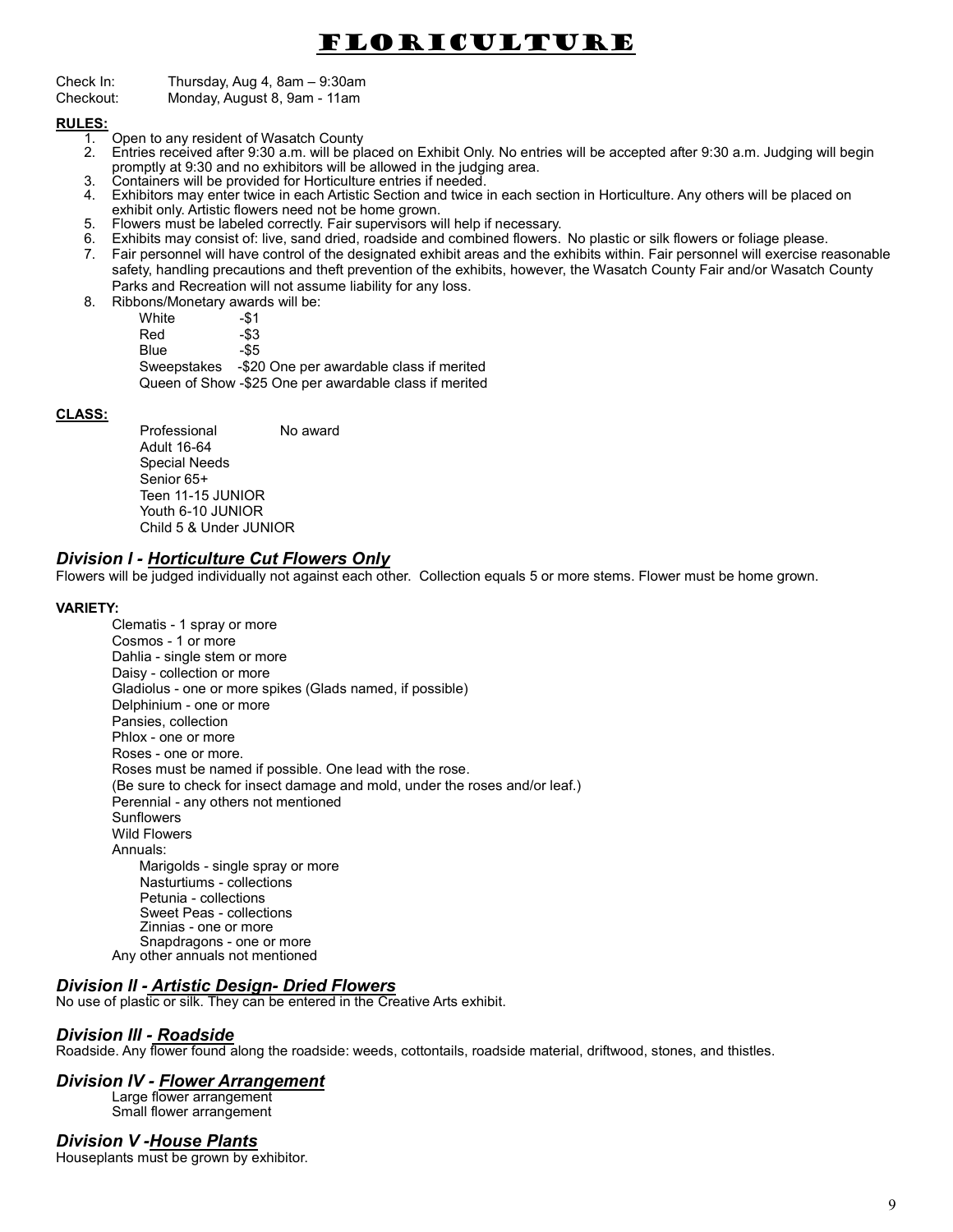# Foods & Canning

Check In: Monday, Aug 1, 9am - 6pm ALL Food Preservation, Baking\* Check In: Tuesday, Aug 2, 8am – 9:30 am Baking\* Checkout: Monday, August 8, 9am - 11am

\*Baking can be entered on Monday, Aug 2 and is encouraged, but baked goods will also be accepted on Tuesday, Aug 3, from 8:00 a.m. to 9:30 a.m. No entries will be accepted after 9:30a.m. All judging will be done on Tuesday beginning at 10 a.m. Entries brought in after 9:30am will be Exhibit Only.

## Rules & Regulations:

- 1. All exhibits in the Home Canning classes must have been prepared within the past year.
- 2. Entries are limited to residents in Wasatch County.
- 3. All entries must be the work of the exhibitor and shown in his or her name. There is no age limit.
- 4. Fair personnel reserves the right to refuse entries offered in case there is anything objectionable or not fit for judging. No exhibitor is allowed to be present during judging.
- 5. Fair personnel will have control of the designated exhibit areas and the exhibits within. Fair personnel will exercise reasonable safety, handling precautions and theft prevention of the exhibits, however, the Wasatch County Fair and/or Wasatch County Parks and Recreation will not assume liability for any loss.
- 6. Sweepstakes prizes will be awarded, if merited, to the most outstanding piece of food or canning item in each division. No person can win a sweepstakes prize in the same classification two consecutive years.

## Judging:

- The judges are instructed not to award premiums unless the articles are deemed worthy of merit. If any article is not worthy of the first premium, the judges may award second or no premium, according to their judgment. Sweepstakes will be awarded if merited.
- 2. Extra prizes may only be awarded at the discretion of the judges and with prior approval from the department Chairperson.
- 3. Sweepstakes will be awarded, if merited, to the most outstanding entry in each Class and Division.
- 4. Ribbons/Monetary awards will be: White -\$1 Red -\$3 Blue -\$5

Sweepstakes -\$20 One per class if merited

## CLASS:

Adult 18-64 Special Needs Sr. Citizens (age 65+) Teen 13 – 17 Youth 12 & under

## Home Canning Special Rules:

- 1. Only products of home kitchens are eligible.
- 2. Products exhibited must have been prepared since August 2020, by the person entering them.<br>3. 1 (one) jar constitutes an Exhibit. Standard jars to be used. All jars must be labeled with name
- 3. 1 (one) jar constitutes an Exhibit. Standard jars to be used. All jars must be labeled with name of product. All exhibits must have label showing method of preserving and processing time on the bottom of the jar.
- 4. Mold disqualifies a product.
- 5. Utah goods should be used as far as possible.
- 6. All entries must have new lids and clean bottles, matching Kerr lids with Kerr jars, and Ball with Ball, etc...
- 7. No hot entries accepted.
- 8. Jars should be labeled on bottom if sweeteners other than sugar are used.
- 9. All fresh fruits, jams & jellies must be processed according to current USDA guidelines.
- 10. All vegetables and meats must be pressure processed.
- 11. Exhibits should be canned using USDA, Ball or Kerr guidelines. Bring this information when entering.
- 12. Bottles with decorations (doilies, labels, etc.) will not be judged.
- 13. No one person will be awarded more than three (3) sweepstakes.

#### "BRING OUT YOUR BEST™" ADULT FOOD PRESERVATION AWARDS Presented by: BALL® & KERR® HOME CANNING

To promote the art of home canning, and to honor adults who excel at the art of home canning, Ball® & Kerr® Home Canning is offering 1st and 2nd Place Adult Award categories.

Judges will select the two (2) best entries submitted by an Adult in Fruit, Vegetable, Pickle and Soft Spread Categories canned in Ball<sup>®</sup> Jars sealed with Ball<sup>®</sup> Bands with Dome® Lids or Ball® Collection Elite™ Decorative Bands with Dome® Lids, or canned in Kerr® Jars sealed with Kerr® Bands with Self-Sealing® Lids or Ball® Collection Elite™ Decorative Bands with Dome® Lids. In addition, Soft Spreads entries will be limited to those prepared using one of the Ball® Fruit Jell® Pectins: Regular; No Sugar Needed;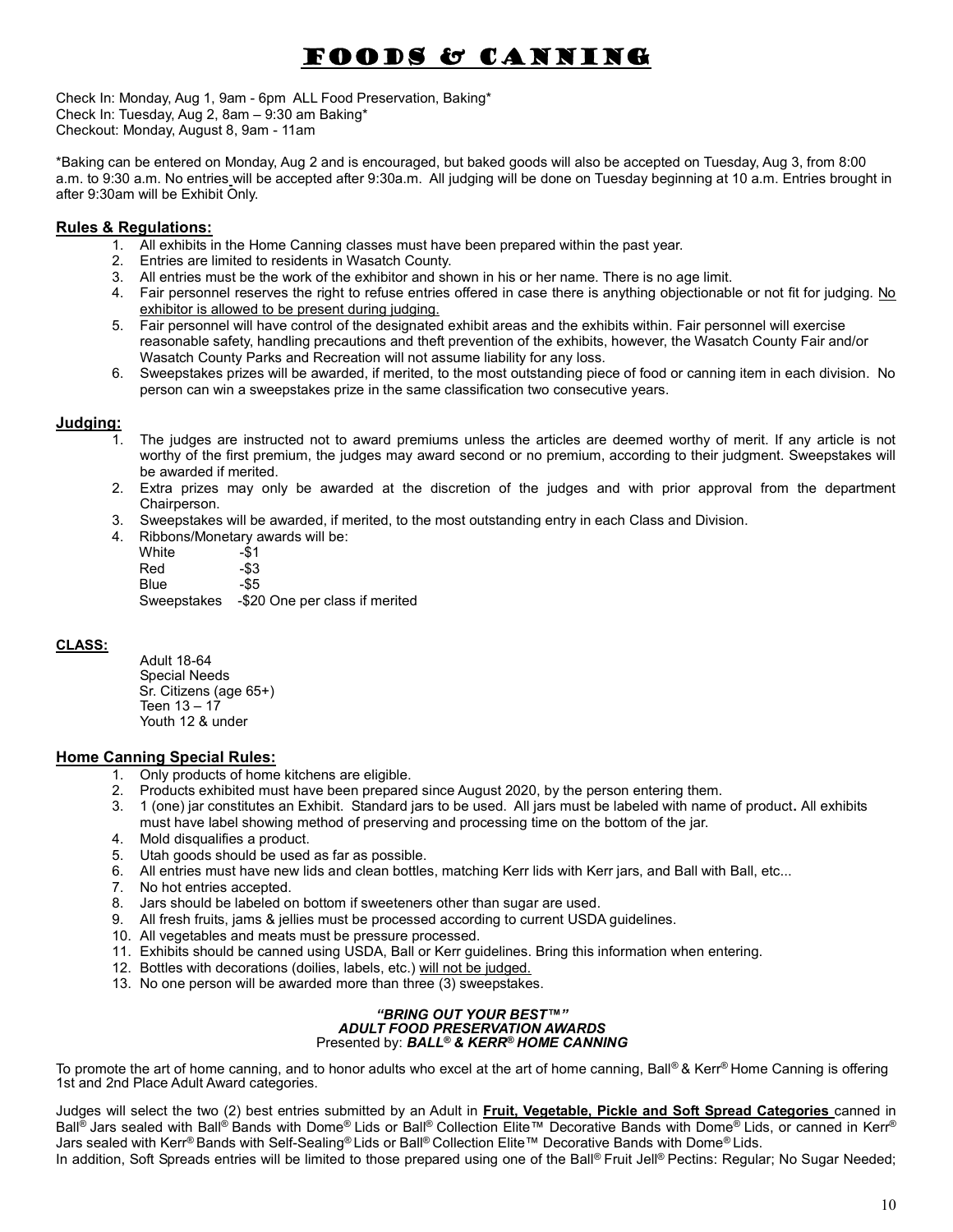Liquid; with pectin proof of purchase provided at time of entry.

The entries designated 1st Place from each category will receive the following:

 Two (2) Five Dollar Coupons (\$5.00) for Ball® or Kerr® Home Canning Products and one (1) Three Dollar Coupon (\$3.00) for Ball 100% Natural® Products.

The entries designated 2nd Place from each category will receive the following:

Two (2) Five Dollar Coupons (\$5.00) for Ball® or Kerr® Home Canning Products.

Awards will be sent directly from the Alltrista Corporation to the winners within 6 weeks after the Fair. Two (2) Five Dollar Coupons (\$5.00) for Ball® or Kerr® Home Canning Products.

Awards will be sent directly from the Alltrista Corporation to the winners within 6 weeks after the Fair.

#### "BRING OUT YOUR BEST™" YOUTH FOOD PRESERVATION AWARDS Presented by: BALL® & KERR® HOME CANNING

To promote the art of home canning, and to honor youths who excel at the art of home canning, Ball® & Kerr® Home Canning is offering First Place Youth Award categories.

Judges will select the best entry submitted by a Youth in Fruit, Vegetable, Pickle and Soft Spread Categories canned in Ball® Jars sealed with Ball® Bands with Dome® Lids or Ball® Collection Elite™ Decorative Bands with Dome® Lids, or canned in Kerr® Jars sealed with Kerr® Bands with Self-Sealing® Lids or Ball® Collection Elite™ Decorative Bands with Dome® Lids. In addition, soft spreads entries will be limited to those prepared using one of the Ball® Fruit Jell® Pectins: Regular; No Sugar Needed; Liquid; with pectin proof of purchase provided at time of entry.

The best entry from each category will receive the following:

Two (2) Five Dollar Coupons (\$5.00) for Ball® or Kerr® Home Canning Products.

Awards will be sent directly from the Alltrista Corporation to the winners within 6 weeks after the Fair.

## **Category I- Canned Products**

#### Division: Fresh Fruits

 Apple Juice/Cider Apples & Apple Juice Applesauce (no spices) Apricot Juice/Nectar **Apricots Blueberries** Boysenberry or Blackberry Cherries (dark) Cherries (light) Cherries, pie Choke Cherry Juice **Cocktail** Currants, red Grape Juice Grapes Maraschino Cherries (½ pint jar) Mincemeat Peaches Pears Pie Filling Plums **Raspberries** Rhubarb **Strawberries Other** 

## Division: Vegetables

 Asparagus Beans, green Beans, wax Beets **Carrots** Corn, whole kernel Peas Peas and Carrots Soup Spaghetti Sauce, Meatless (must be pressure processed) Spinach Squash or Pumpkin Tomato Juice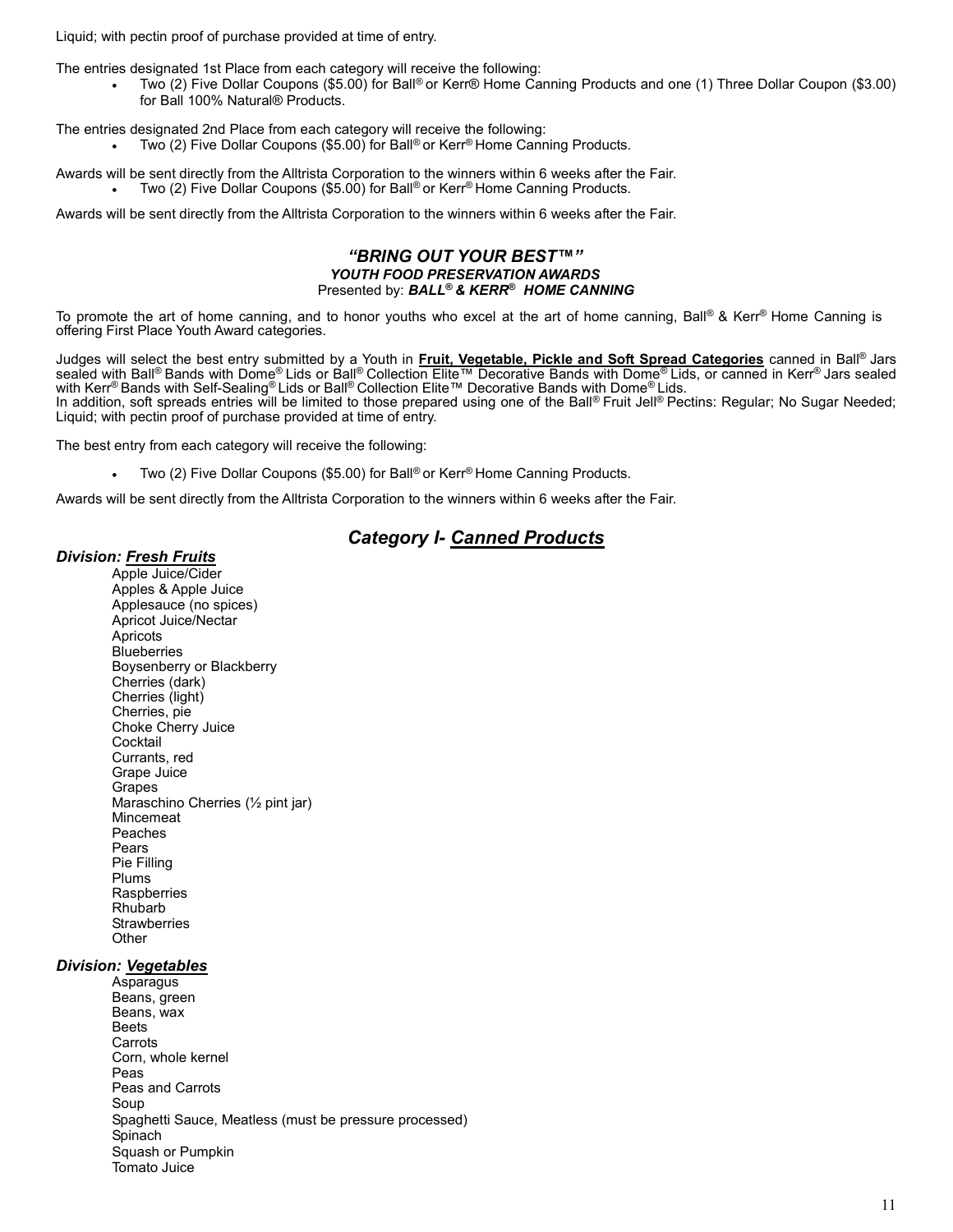#### 2022 Best of Category Soft Spreads Award Presented by: Ball Brand & Kerr Brand Home Canning Products & Ball 100% Natural Fruit Jell Pectin

To promote the art of preparing soft spreads and safe home food preservation, Ball brands and Kerr brand Home Canning Products are offering this special adult award category. Any entry meeting the following guidelines is eligible:

The best soft spread prepared using Ball 100% Natural Fruit Jell Pectin, submitted by an adult and canned in Ball Home Canning Jar and sealed with Ball Two-Piece Vacuum Cap or canned in a Kerr Home Canning Jar and sealed with a Kerr Two-Piece Vacuum Cap, shall be designated

#### Best of Category: Soft Spreads.

Note: The UPC from the Fruit Jell package must accompany the entry. The best entry meeting the above requirements shall be designated the Best of Category: Soft Spreads. The winner receives one custom recipe card and label set, one box each Ball 100% Natural Fruit Jell No Sugar Needed Pectin and Ball 100% Natural Fruit Jell Pectin, one dozen decorative lids, one five dollar Ball grand or Kerr brand Home Canning Products coupon and one set of Ball recipe brochures.

## Division: Jams

Apple Butter Apricot Apricot Pineapple Boysenberry or Blackberry **Bushcherry Cherry** Fruit Mixture Grape Marmalade Peach Pear Plum or Prune **Raspberry Strawberry** Strawberry Rhubarb Unusual Jam **Other** 

## Division: Jellies

 Apple Apricot Pineapple Boysenberry or Blackberry **Cherry Chokecherry** Currant, Red or Black Dandelion **Elderberry** Fruit Mixture Grape Mint Peach Pear Plum **Raspberry Strawberry** Unusual Jelly **Other** 

## Division: Syrup

**Apricot Berry** Peach **Other**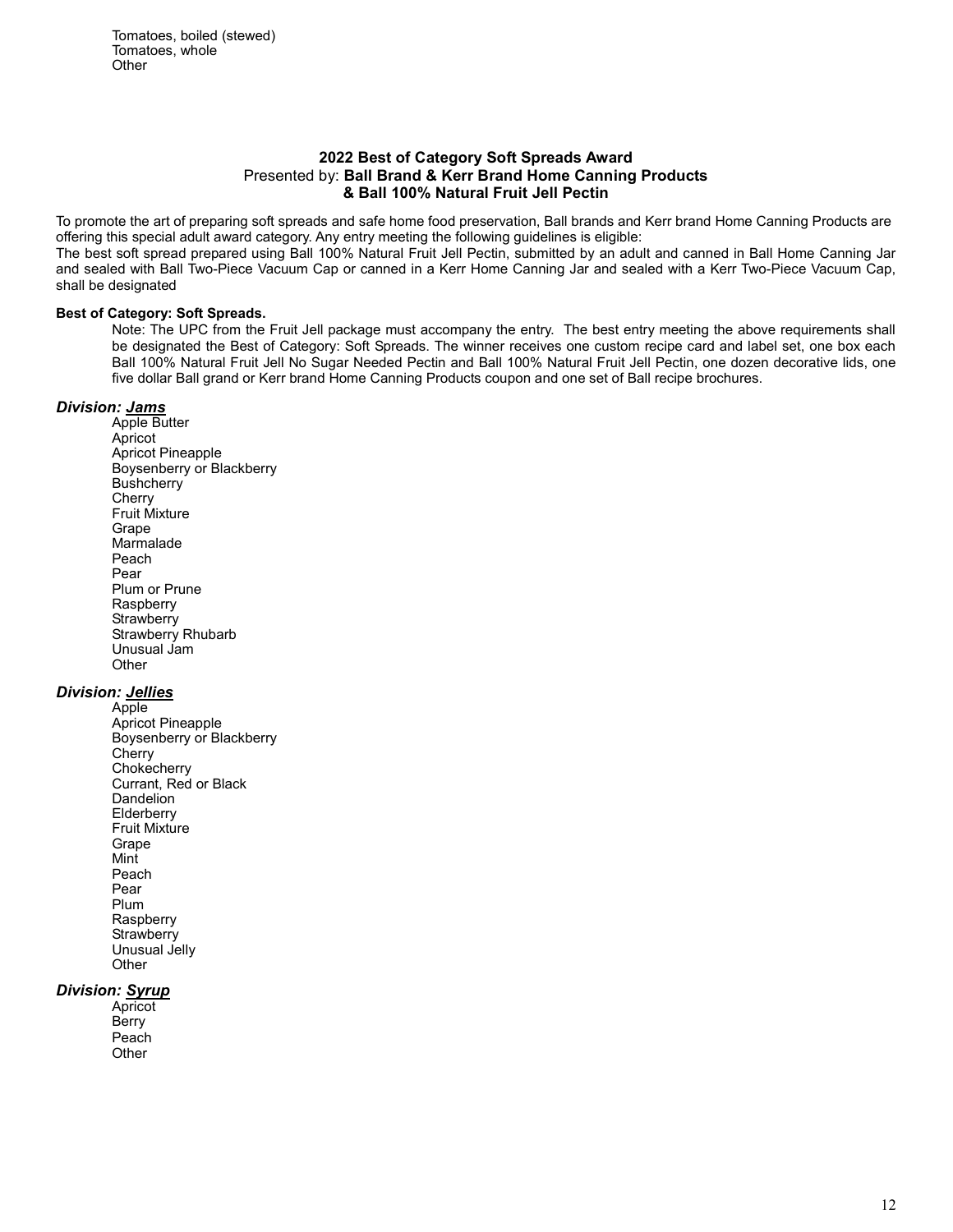## 2022 Best of Category Pickled Foods Award Presented by: Ball and Kerr Home Canning Products & Heinz Vinegar

To promote the art of pickling foods and safe home food preservation, Ball brand and Kerr brand Home Canning Products and Heinz Vinegar are offering this special adult award category. The best pickled fruit or pickled vegetable prepared using Heinz, Distilled White or Heinz Apple Cider Vinegar, submitted by an adult and canned in a Ball Home Canning Jar and sealed with a Ball Two-Piece Vacuum Cap or canned in a Kerr Home Canning Jar and sealed with a Kerr Two-Piece Vacuum Cap, shall be designated Best of Category: Pickled Foods. The Best entry meeting the above requirements shall be designated the Best of Category: Pickled Foods. The winner receives one complete Ball Home Canning Utensil Set (Jar Life, Canning Funnel, Lid Wand and Bubble FREER), one five dollar Ball brand or Kerr brand Home Canning Product coupon, a set of Ball recipe brochures, a copy of Heinz Successful Pickling Guide and coupons valued at five dollars off Heinz Vinegar.

#### Division: Pickled & Vinegar Foods

 Beet pickles or relish vinegar 5% acidity or better Bread and butter pickles Chili Sauce Cucumber pickles, sour Cucumber pickles, sweet Danish cucumber pickles Dill Beans Dill pickle Green tomato relish Herb Vinegar Mixed other pickles Mixed sweet pickles Mustard pickles Onions, pickles Other relish Salsa **Sauerkraut** Sweet pickle relish Tomato catsup Watermelon Zucchini pickles or relish Other (only one  $1<sup>st</sup>$  place will be awarded – All will be judged together)

#### Division: Canned & Dried Meats

Beef Dried Jerky Fish Mutton or Lamb Pork **Poultry** Veal Wild Meat

#### Division: Home Dried Vegetables

**Carrots Celery** Corn Green Beans Herbs, ie. mint, dill, rosemary, etc.. Mushrooms **Onions** Peas **Peppers** Potatoes Squash **Tomatoes** Other (only one 1st place- all entries judged together)

#### Division: Dried Fruits

**Apples** Apricots Bananas **Cherries** Grapes Peaches Pears Pineapple Prunes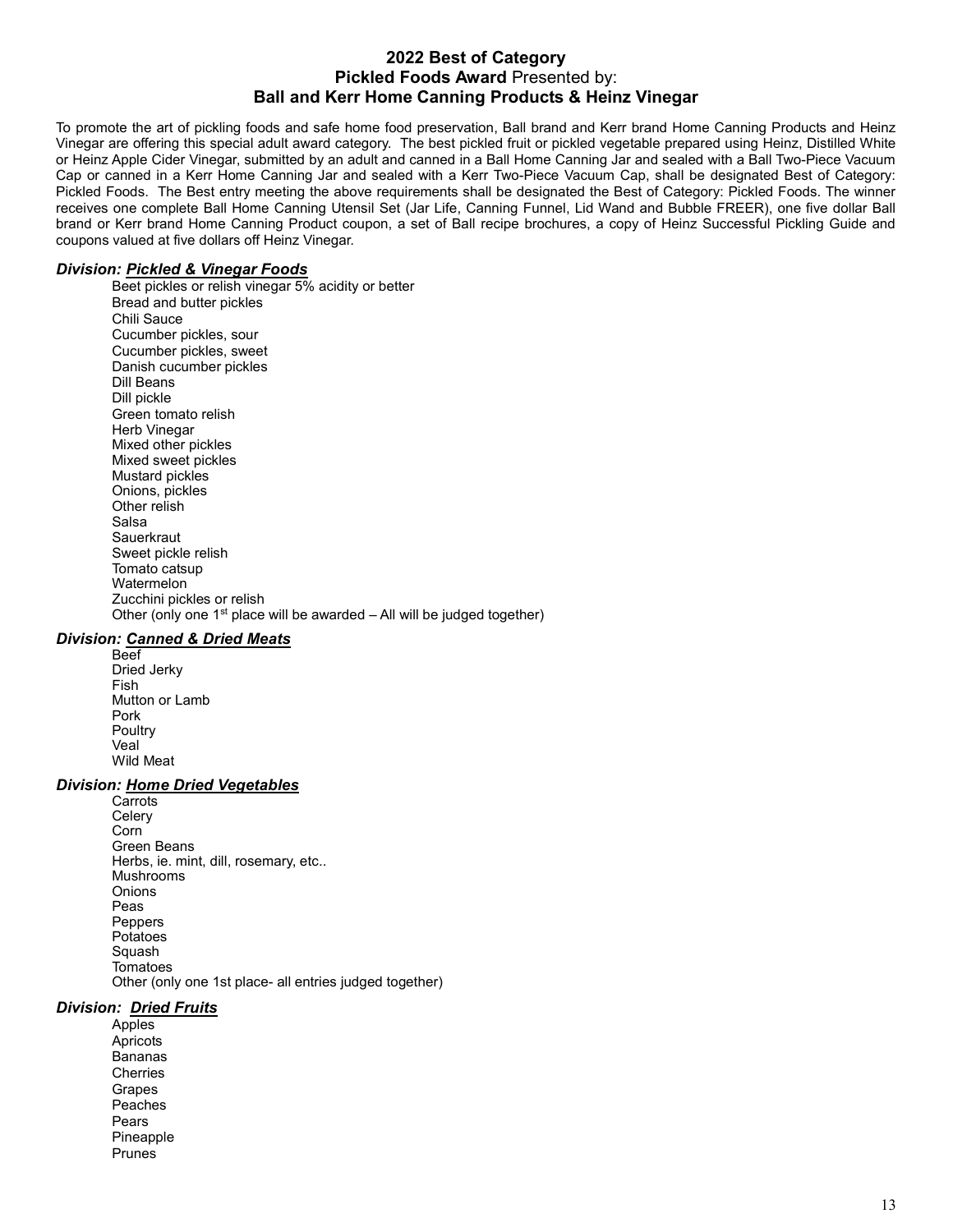**Strawberry Other** 

#### Division: Homemade Soap

Bars, Hand Bars, Laundry Granulated, Pint Jars

# Category II - Home Made Candy

An entry in this Section shall consists of enough pieces to fill a 4" paper plate (minimum of 4 pieces) suggested size is 1" x 1" per piece. Name of product to be put on the bottom of plate.

## Division: Candies

Caramels Chocolates dipped – one flavor filling only Divinity English Toffee Fudge Jellied Candies Marshmallows Mints (soft) pulled & etc. **Other** Other Brittle & Crunches Peanut Brittle Pecan Roll Penuche, Pralines or Brown Sugar Candies Suckers, Candy Canes, Hard Candies, or similar Taffy **Turtles** 

## **Category III - Yeast Breads**

Bread should be so completely baked that, when pressed upon it will spring out immediately upon release or pressure. An excellent loaf of bread should be uniform golden brown in color. The flavor should be nutty, agreeable to taste, and with no suggestion of sourness. The crumb should be slightly moist, tender yet no crumbling when compressed, light in weight in proportion to size, even grain, slightly creamy white in color. The crust of a standard loaf should be tender and of medium thickness.

## Division: Bread, Loaf

Yeast breads only (1 only of each)

Bread Machine –not from a mix Fancy Bread (nuts, fruits yeast, etc.) French Bread Rye Sour Dough Bread (no yeast) **White** White Variations (onion, cheese, etc.) Whole Wheat (100%) Whole Wheat (part)

## Division: Rolls, Yeast Pan Rolls

At least 3 of each - special roll dough only to be used - max. size is a 6" diameter.

Rolls, rye Rolls, Variations (onion, cheese, etc.) Rolls, white Rolls, whole wheat

## Division: Special Variety Yeast Rolls

At least 3 of each - max. size is 6" diameter. **Butter** Cinnamon Nut Peanut Butter Swedish Tea Ring, not over 12" diameter **Other** 

## Division: Quick Breads and Muffins

1 loaf of each - or 4 muffins each. Applesauce Banana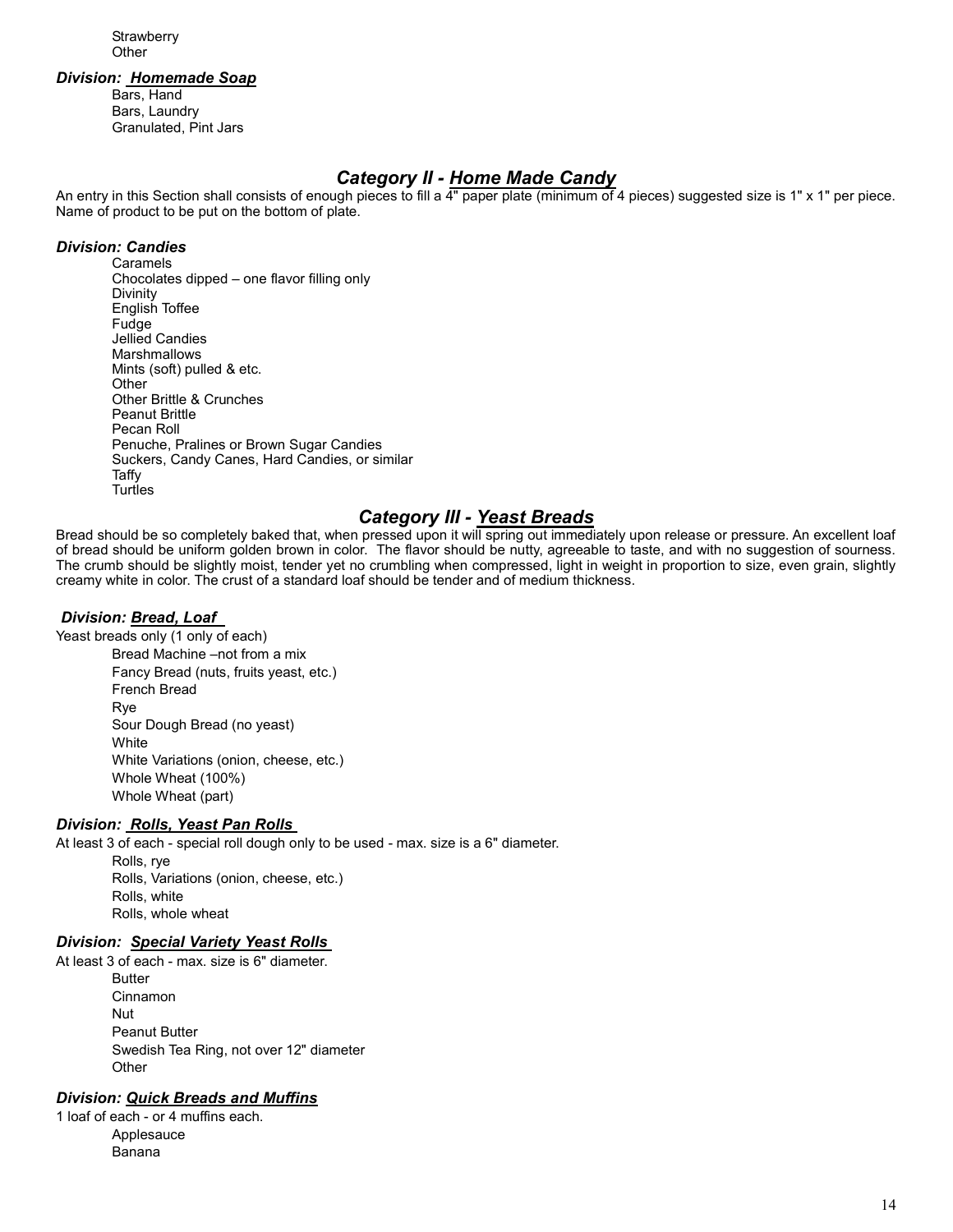Berry Bran Chocolate Chip Chocolate Zucchini Lemon Miscellaneous Fruit Pumpkin Zucchini

#### WILTON ENTERPRISES, INC. SPECIAL AWARD DECORATED CAKES DIVISION "Best of Class"

Winners Choice of One Wilton video: Decorating Easy As 1-2-3 Candy Making Easy As 1-2-3 How to Make Icing Flowers How to Make Wedding Cakes (or) One set of Wilton Books consisting of: Wilton Entertaining Gifts from the Kitchen Santa's Holiday Treats

#### First Prize Winners:

Wilton Yearbook of Cake Decorating. Only one Yearbook to an individual. Wilson will also award one current Wilton Yearbook of Cake decorating to each 1st place prize winner in all cake decorating classes. Only one Yearbook will be awarded to an individual.

## Category IV - Baked Products

#### Division: Cakes

Wedding Cakes - must be a baked cake, maximum 14" base

Gingerbread House - no larger than 18" in any direction. Mounted on a firm board. Must be made from fresh baked ginger bread.

Party/Special Event Cakes– must be a baked cake, maximum 14" base.

#### Division: Cookies, Brownies, Bars, Cake Squares

Exhibit must consist of four, no mixes please. Place cookies in gallon-size plastic bag for display.

Bar Cookies **Brownies Butter** Chocolate Chocolate Chip Danish Wedding cookie Decorated Cookies Drop Cookies Fruit-filled Cookies Lemon squares Macaroon **Oatmeal** Peanut Butter Pressed Cookies Pumpkin Chocolate Chip Refrigerator Cookies Rice crispy Rolled Cookies Snickerdoodles **Other** 

#### Division: Cupcakes

Exhibit must consist of four, no mixes please. Place cupcakes in gallon-size plastic bag for display. Decorated Frosted Mini

## Division: Pies

Exhibit must consist of one, All Varieties not requiring refrigeration, Display in baking plates Double Crust Graham Cracker Crust Single Crust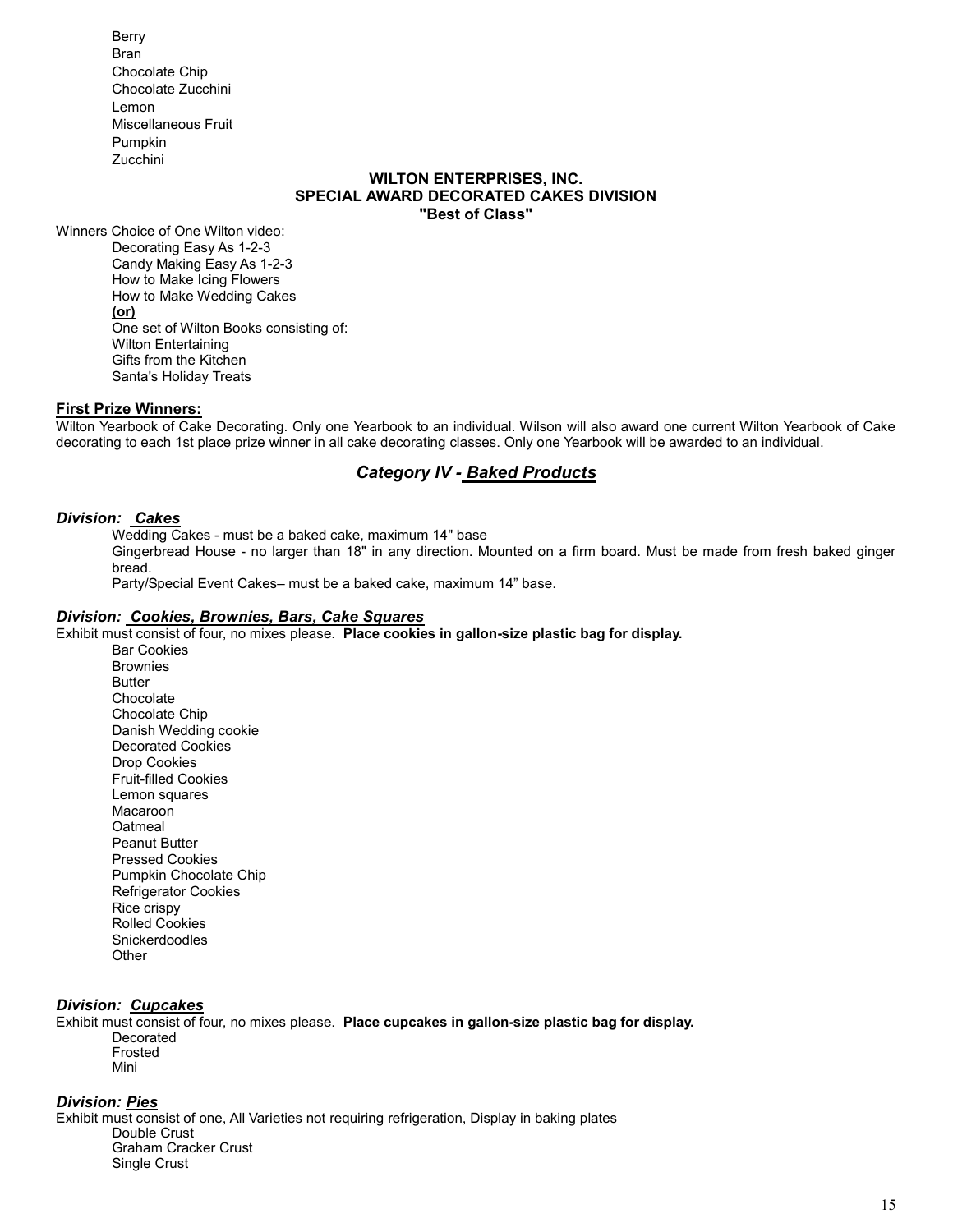# Home Arts

Check In: Monday, Aug 1, 9am - 6pm Checkout: Monday, August 8, 9am - 11am

The purpose of this department is primarily educational. The offering of premiums for exhibits is to stimulate the desire on the part of the residents of every phase of Home Arts. Those who have any kind of needlework on hand may exhibit it in this department, and will receive suitable premiums.

- 1. All articles to be judged must be completed and must be the work of the exhibitor. Work completed by someone other than the exhibitor will be displayed only.
- 2. Entries are limited to residents of Wasatch County. There is no age limit.
- 3. Professionals may make entries for "Display Only". (A professional is one who makes a living by that skill either teaching or the sale of articles.
- 4. Exhibits must be clean and property pressed or blocked.
- 5. Articles in this department must have been completed during the last three years and never exhibited before at the Wasatch County Fair or any other county fair.
- 6. Remodeled articles must be accompanied by a statement explaining what has been done to them.
- 7. Original designs should be so labeled.
- 8. Sweepstakes prizes will be awarded, if merited, to the most outstanding piece of handwork, or clothing in each class & division. No person can win a sweepstakes prize in the same classification 2 (two) consecutive years.
- 9. Fair personnel will have control of the designated exhibit areas and the exhibits within. Fair personnel will exercise reasonable safety, handling precautions and theft prevention of the exhibits, however, the Wasatch County Fair and/or Wasatch County Parks and Recreation will not assume liability for any loss.
- 10. Ribbons/monetary awards will be:

| White ribbon | - \$5    |
|--------------|----------|
| Red ribbon   | - \$7    |
| Blue ribbon  | $-$ \$10 |
| Sweepstakes  | -\$20    |

#### CLASS:

Adult 16-64 Special Needs Sr. Citizens (age 65+) Teen 11-15 Youth 6-10

## Category I - Needle Work & Home Handicraft

#### Division: Table Linen

Appliqué **Crocheted** Cross Stitch Cut Work Embroidered Knit Painted **Placemats Tatted Other** 

## Division: Scarf's- Buffet & Vanity Sets - Centerpieces - Doilies

Centerpieces: Bobbin Lace **Crocheted** Cross Stitch Cut Work Embroidered **Hardanger** Knitted **Netting** Painted **Tatting Other** 

#### Doilies:

Bobbin Lace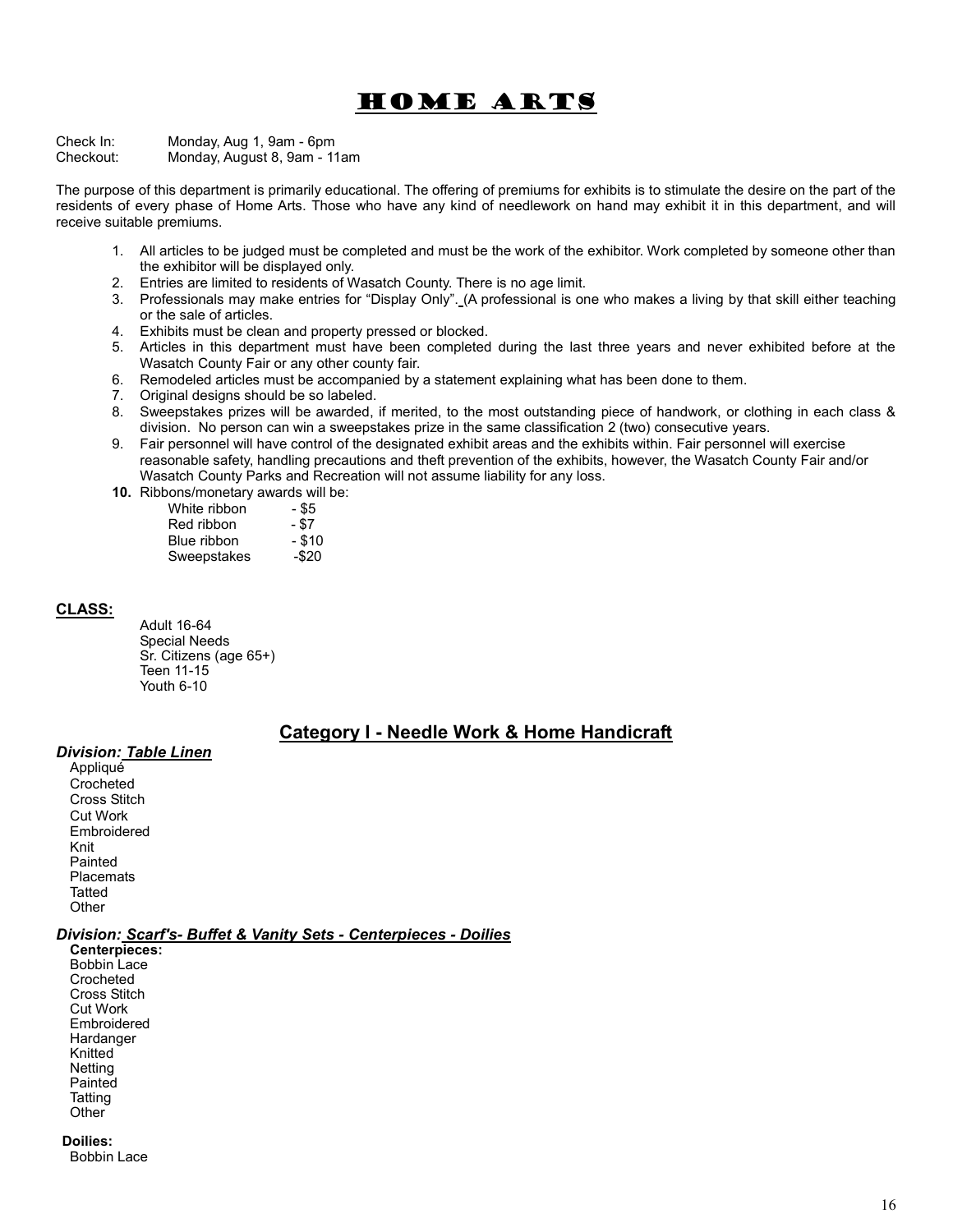Crocheted Knitted Netted **Tatted Other** 

#### Buffet or Dresser Sets:

Bobbin Lace Crocheted Cross Stitch Cut Work Embroidered Hardanger **Other** 

#### Scarfs or Runners:

Appliqué Crocheted Cross Stitch Cut Work Embroidered Hardanger **Painted Tatted** 

#### Division: Towels

Dish towels - Appliqué Dish towels - Cross Stitch Dish towels - Embroidery Dish towels - Painted Towel - Swedish weaving

## Division: Dolls, Toys, Christmas & Novelties

Bookmarks Christmas stocking Christmas tree skirt Doll costume - crochet on doll Doll costume - fabric on doll Doll costume - knitted on doll Handmade doll of fabric Handmade doll of yarn Handmade toy of fabric Handmade toy of yard Ornament or decoration Soft sculptured doll & handmade clothes Stuffed Animal

## Category II - Bedroom Linen

## Division: Pillowcases

Appliquéd - hand Crochet trim Cross Stitch Cut work **Embroidery** Hairpin lace trim Knit trim Machine Sewn Monogram Netting trim Painted Tatting trim Other

## Division: Receiving Blankets

**Appliquéd** Crochet trim **Embroidery** Knitted trim Monogram Other—stitched, mitered corner, fleece, etc.

#### Division: Bed Spreads—Sets

Appliquéd - hand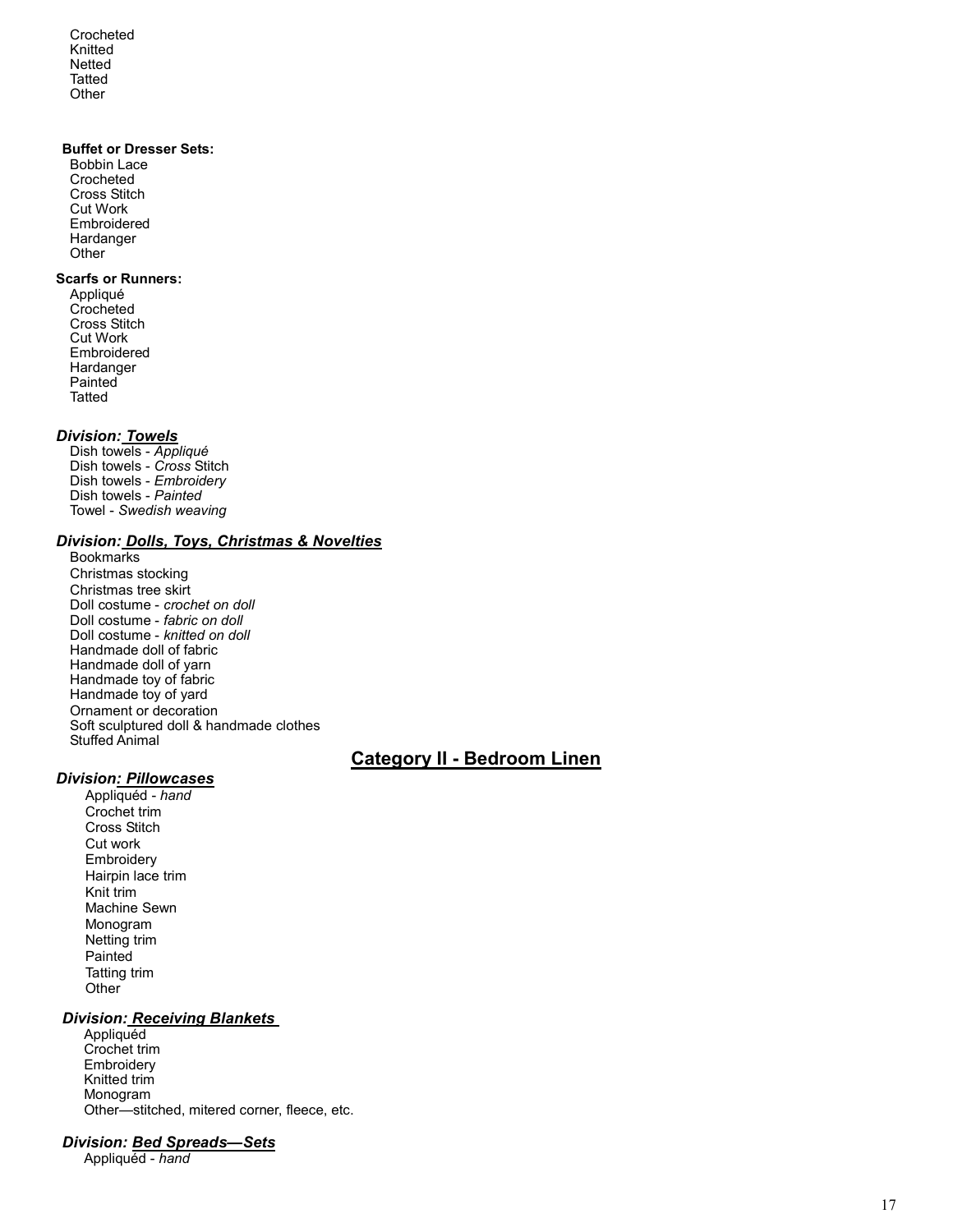Childs - Youth bed Crocheted Embroidered Infant - crib Knit Puffed **Quilted** Tied

## Category III - Quilts

## (No tied quilts accepted for State Fair Competition)

## Division: **Infants and Children** (Approximately 40' x 65')

Painted Cross Stitch Plain Yarn Quilted Pieced Embroidered Machine Quilted Tied Appliqué - hand Appliqué – machine Hand quilted Puffed **Other** 

#### Division: Twin-Full Size

Appliqué - hand Appliqué - machine Cross Stitch Embroidered Hand quilted Machine Quilted Painted Pieced Plain Puffed Tied Yarn Quilted

## Division: Queen-King Size

Appliqué - hand Appliqué – machine Cross Stitch Embroidered Hand quilted Machine Quilted Painted Pieced Plain Puffed Tied Yarn Quilted **Other** 

#### Division: Wall hangings, Table Toppers, Runners, Lap Quilts

Appliqué - hand Appliqué – machine Cross Stitch Embroidered Hand quilted Machine Quilted Painted Pieced Plain Puffed Tied Yarn Quilted **Other** 

## Division: Machine

Appliqué **Combination** Embroidered Pieced Whole Cloth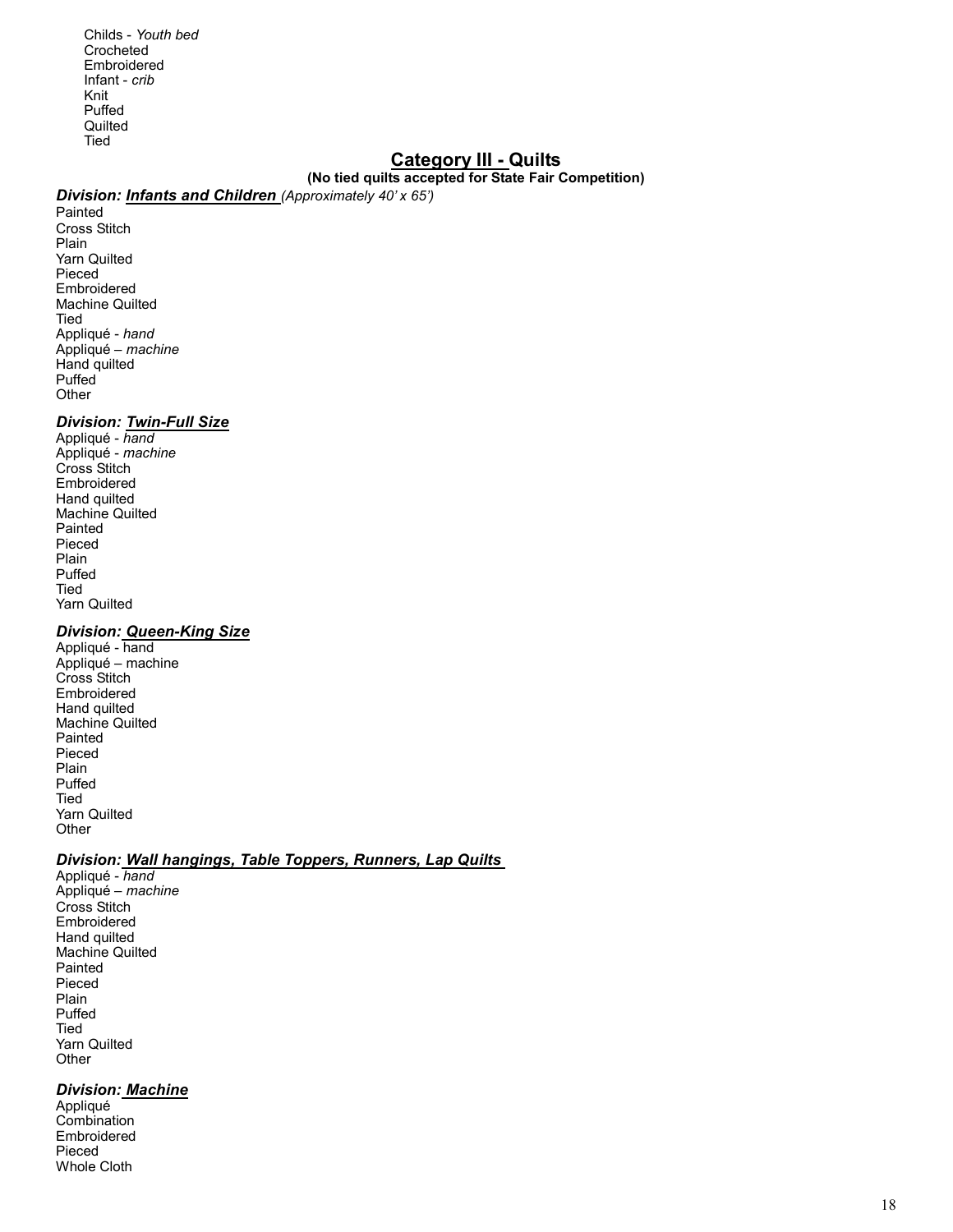## Category IV – Afghans, Rugs, Home Items

#### Division: Afghans

Afghan stitch Appliqué - hand Appliqué - machine Baby/Infant Broom stick Crochet Daisy loom Knit **Other** 

#### Division: Rugs

Braided Crochet - rags Crochet - yarn Hooked - rags Latched - hooked Rags - New Art-Crochet Woven **Other** 

## Category V - Pictures & Furniture

## Division: Pictures

All pictures must have attachments for hanging. Back of pictures should be finished as professionally as possible. If glass is used there must be a firm backing. Wall hangings are not framed.

Counted cross stitch Crewel embroidery Cross Stitch **Embroidery** Needlepoint Ribbon embroidery Wall hanging - crochet or knit Wall hanging - cross stitch Wall hanging - hooked Wall hanging - quilted Wall hanging -needlepoint Wall hanging-embroidery

#### Division: Furniture

Artistic Wood pieces - driftwood, plastic topped tables, etc. tailed, glued, no staples, no nails Chair - crewel embroidery Chair - needlepoint Child's chair Furniture - cradles, chairs, grandfather clocks, etc. - Indicate if any parts are from kits Intarsia or Inlaid wood panel, chess table - includes marketry Musical instruments Piano bench - needlepoint Restoration pieces Stool - needlepoint Whittled items - completely hand carved - No machine saw cutting Wood turned objects **Other** 

#### Division: Pillows

Counted Cross Stitch Needlepoint Other

# Category VI – Fabric Clothing & Home Decor

## Division: Infants to 2 Years

Cap or bonnet Christening Dress Coat Costume Dress **Nightwear** Pants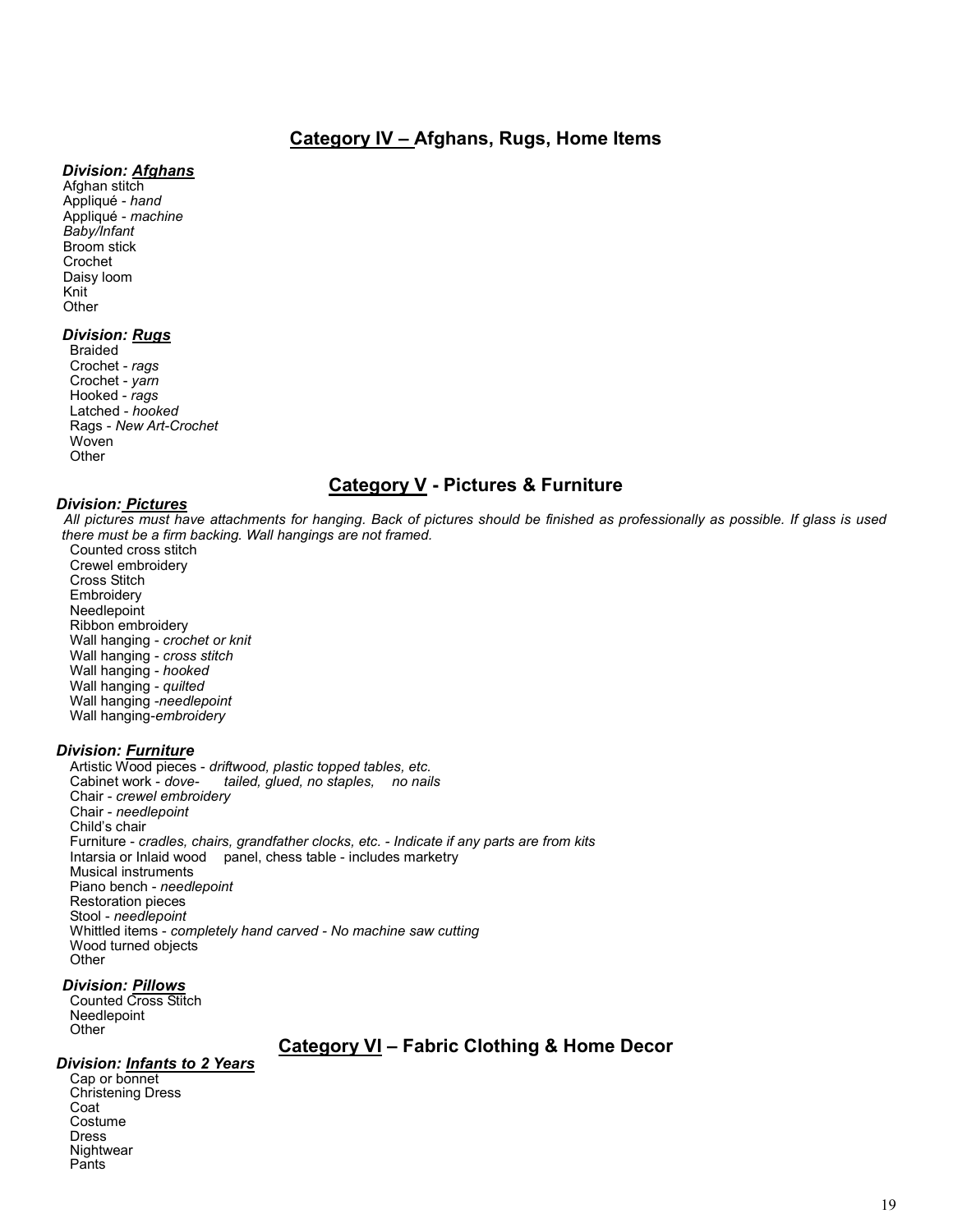Remodeled article - See rule #6 Rompers Slip Snow Suit **Other** 

#### Division: Children 3 to 6 Years

Apron or pinafore Bathrobe<sup>1</sup> Blouse or shirt Coat **Costumes** Dress - two piece Dress casual Dress party Jacket - Light weight or powder Jogging Suit Jump Suit - Boys or Girls **Jumper** Levis - Boys or Girls Pants - Boys or Girls Remodeled article - See rule #6 Skirt Sleeping garment Slip Snow Suit Suit Tee shirt **Other** 

#### Division: Children 7 to 12 Years

Blazer - *Gïrls* Blouse or shirt Coat/Jacket - Boys or Girls Costume Dress - Casual Dress - Party Dress - two piece Girls skirt Girls slip **Jumper** Pants/Levi's - Boys or Girls Sleepwear - Boys or Girls Suit - Boys Vest **Other** 

#### Division: Women's Garment

Apron Blouse or Shirt Coat Costume Dress Evening dress – long House coat or robe Jacket - light weight or powder Jacket - tailored Jump Suit Jumper **Levis** Pant Suit Pants Peignoir set Remodeled article – See rule # 6 **Skirt** Sleeping garment Suit Vest Wedding dress **Other** 

#### **Division: Men's Garment**

**Costume** Jacket - casual Jacket - tailored Jogging Suit Jump Suit Pants or trousers Remolded article - See rule #6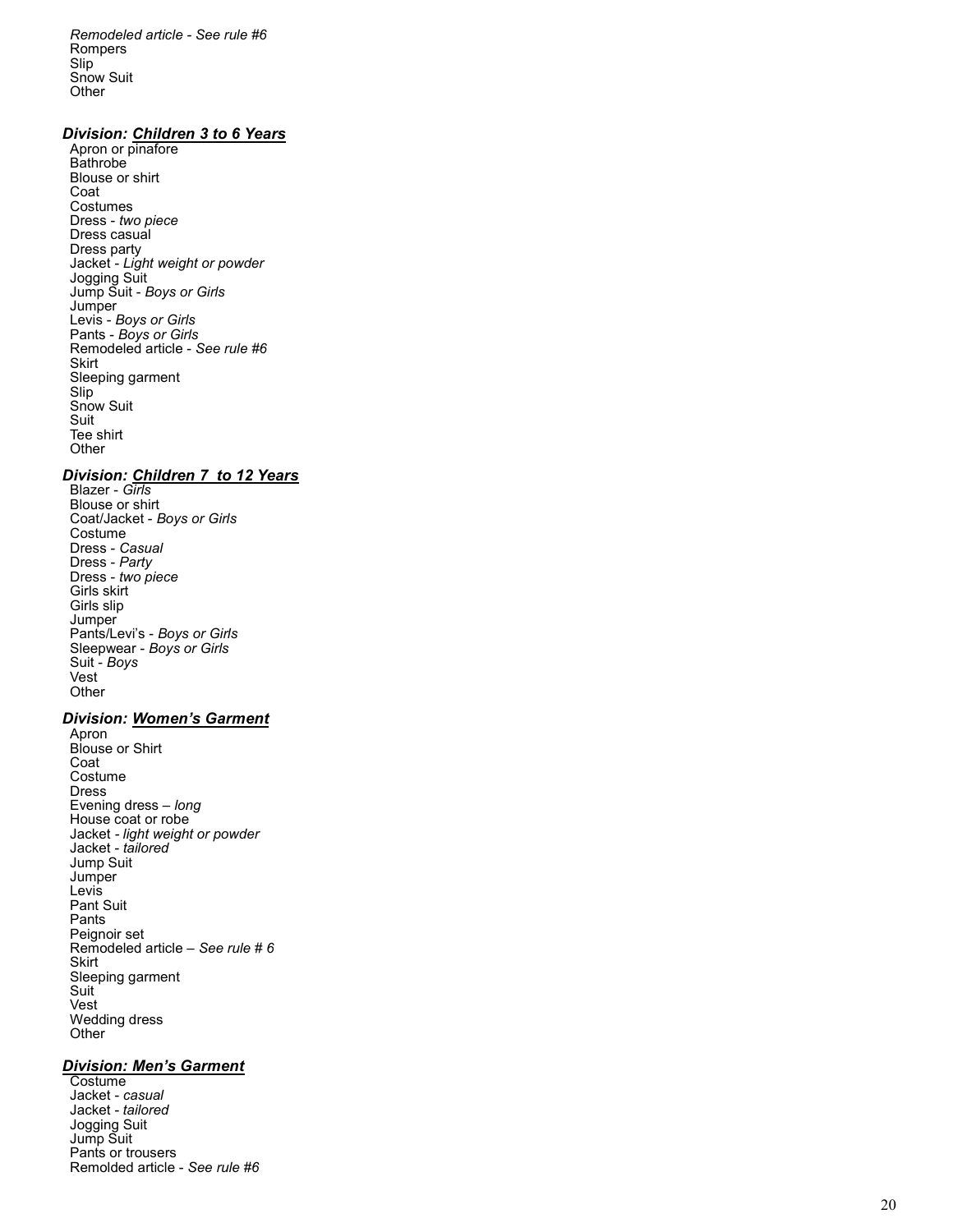Robe Shirt Sleeping garment Sleeping garment Suit Vest

## Division: Miscellaneous Fabric

Apron **Backpack** Bowtie/Hairbow Christmas Stocking Doll Clothes Doll Bedding Hat Purse/Tote Bag Scarf Stuffed animal **Other** 

#### Division: Home Décor

Holiday/Seasonal Pillow **Placemats** Tablecloth/Runner **Other** 

## **Category VII - Clothing Knit & Crochet**

#### Division: Infants to 2 Years

Crochetknit article Crochet dress Infant's booties - crochet Infant's booties - knit Infant's cap - crochet Infant's cap - knit Infant's jacket or sweater - crochet Infant's jacket or sweater - knit Knit dress Machine knit article Rompers - crochet Rompers - knit Shawl - broomstick Shawl - crochenit Shawl - crochet Shawl - *daisyloom* Shawl - hairpin lace Shawl - knit Snowsuit or bunting **Other** 

## Division: Children's Garments 3 to 6 Years

Boy's sweater - crochet Boy's sweater - knit Crochenit article Dress - crochet Dress - knit Girl's sweater - crochet Girl's sweater - knit Machine knit article Snowsuit - crochet Snowsuit - knit Vest - crochet Vest - *knit* **Other** 

#### Division: Women's Garment

Blouse - crochet Blouse - knit Coat - crochet Coat - knit Dress - crochet Dress - knit or crochet Knit Suit Machine knit article Sweater - Cable knit Sweater - crochet Sweater - knit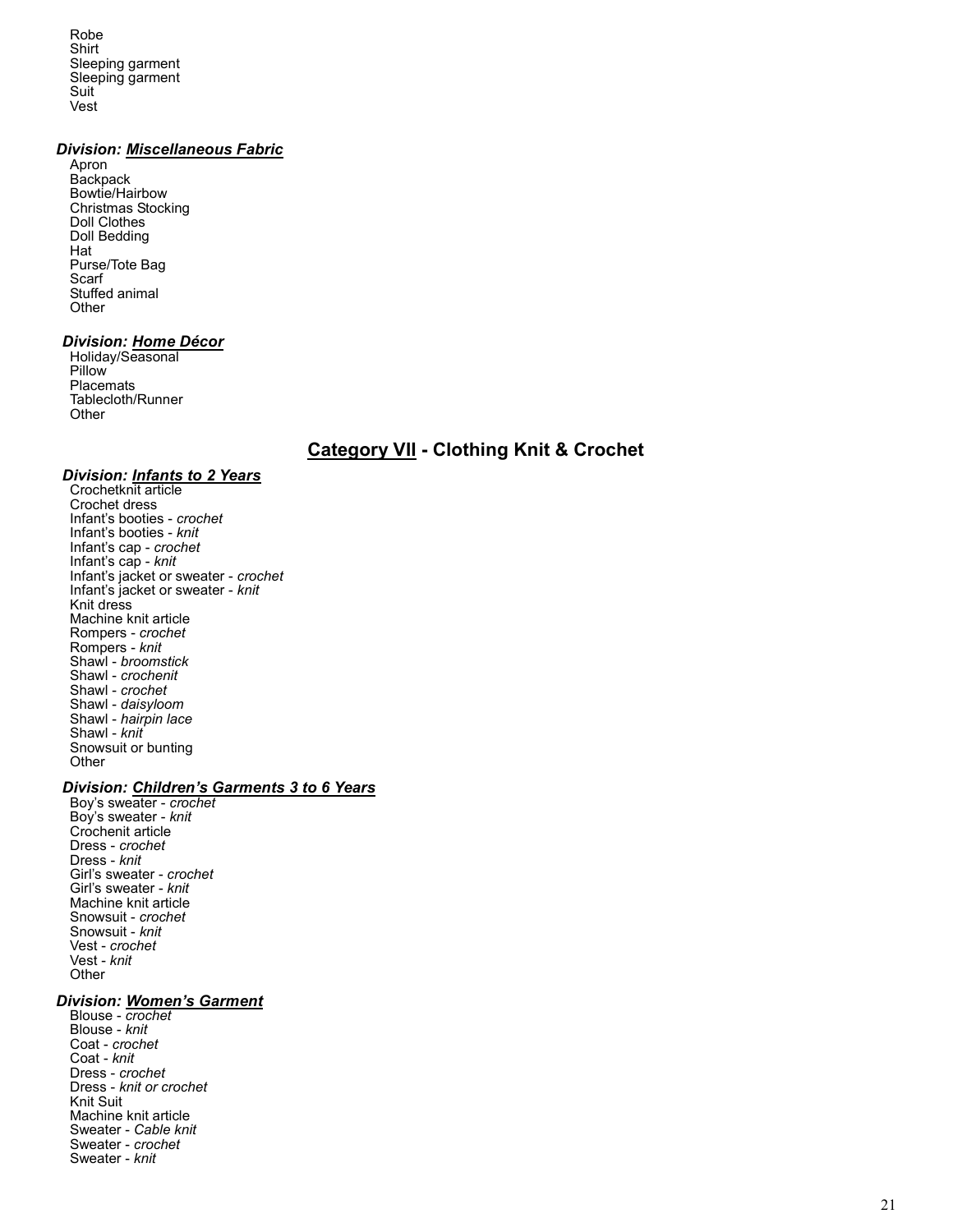Sweater - knit Vest – crochet Vest - knit **Other** 

#### Division: Men's Wear

Machine knit article Sweater - crochet Sweater - knit Sweater - knit figure design Sweater - knit sleeveless Sweater - knit, machine Vest - knit or crochet **Other** 

#### Division: Fashion Accessories

Cape or poncho Gloves knit or crochet **Handkerchiefs** 

- a. crochet trim<br>b. netting trim
- b. netting trim
- c. knit trim<br>d. hairpin l
- d. hairpin lace trim<br>e. tatting trim
- e. tatting trim<br>f. embroidery embroidery
- g. other

**Hats** Hot pad fabric Hot pads crochet Hot pads knit Mittens knit or crochet Pillows Purses or bags Socks or slippers crochet Socks or slippers knit Stole/scarf-knit/crochet **Other** 

#### Division: Hand Spinning & Weaving

All skeins should be properly tied using a string tie that will also be used to attach the entry label.<br>**Cellulose** - 2 oz. skeins (50% or more) Cellulose - 2 oz. skeins singles 2-ply 3 or more plies Wool - 4 oz. skeins (50% or more) singles fine breed plied medium breed plied long wool/double coat breed plied Other Animal - 2 oz. skeins (50% or more) camelids goat rabbit silk other Fancy Yarns - 4 oz. skeins cotton blends plied blends special technique yarns Spinning For a Purpose (must state purpose) 2 0z. skein and 4' x 4' finished sample

#### Division: Hand Spun & Spun Yarns Finished Articles

100% hand spun and hand-woven 100% Utah produced fiber Accessories - gloves, mittens, hats Hand - woven articles Hand knitting - Crochet, etc. - 100% handspun Household flats - blankets, throws, pillows Socks Table linens Wall hangings and rugs Wearable flats - sweaters, vests, jackets Wearable shaped - sweaters, vests, jackets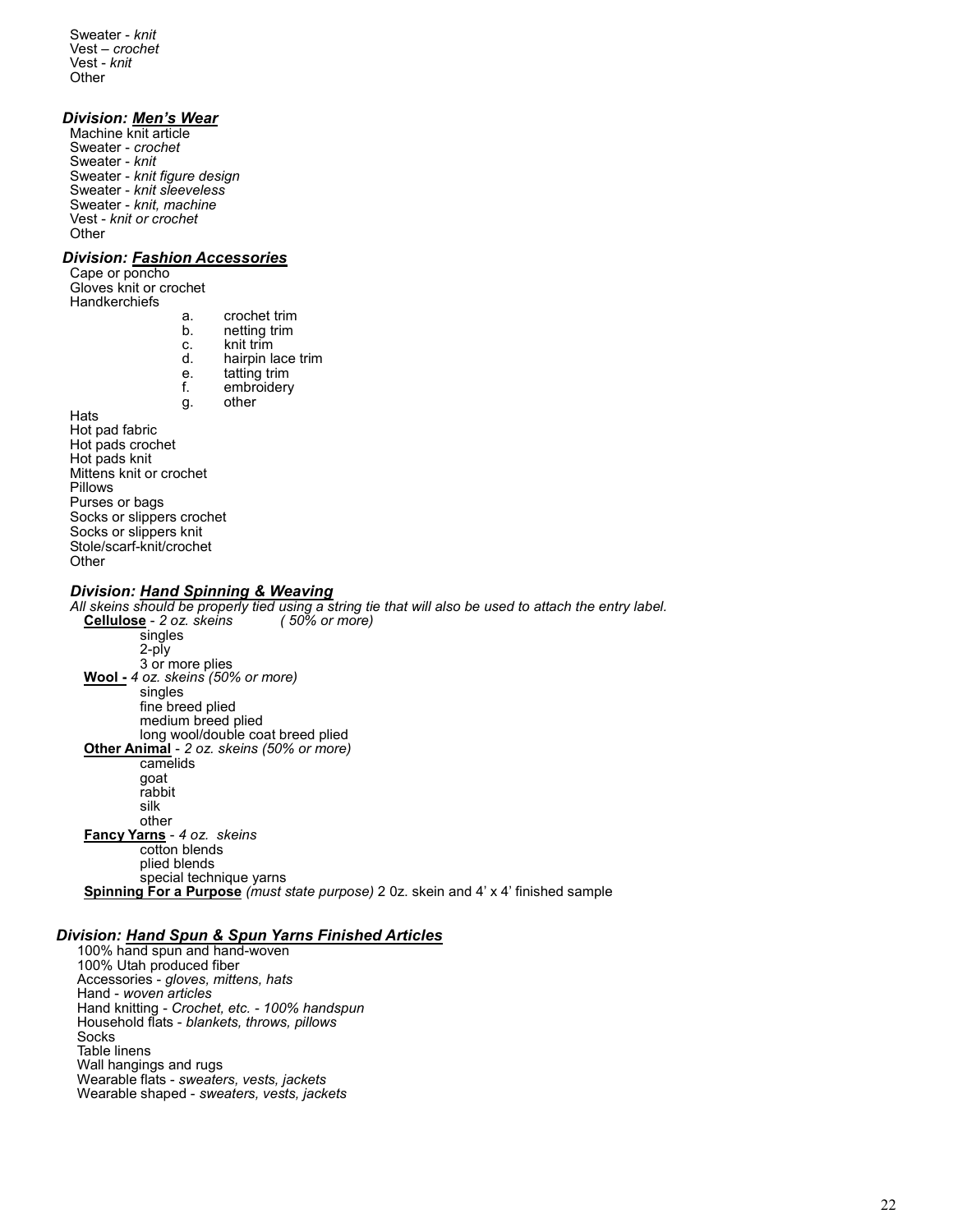# Horticulture

Check In: Thursday, August 4, 8:00 a.m. – 9:30 a.m. Checkout: Monday, August 8, 9 - 11:00 a.m.

NOTE: Please have all vegetables/fruits free of dirt, washed and ready for display before arriving at the display area. Entries will be limited to 6 per person or 10 per immediate family. If you have more than 5 entries, you MUST plan on arriving before 8:30 a.m. Please read all rules and know which category your items fall under.

#### Rules & Guidelines:

- 1. Vegetables and fruits to be displayed and judged must be grown in Wasatch County.
- 2. All vegetables and fruits should be at edible maturity and uniform in size.
- 3. All vegetables should be clean and ready for display and as free from blemishes as possible.<br>4. Plates for display will be furnished
- 4. Plates for display will be furnished.<br>5. Ribbons/Monetary awards will be:
- 5. Ribbons/Monetary awards will be:

White -\$1 Red -\$3 Blue -\$5 Sweepstakes -\$20 One per class if merited Best of Show -\$25 One per class if merited

#### CLASS:

Adult 16-64 Special Needs Sr. Citizens (age 65+) Youth 15 & under

#### Division: Solonacious Fruits

Cherry or other novelty varieties - 3 ripe, stems off Green (mature) - 2 fruit, stem on Hot Peppers - 3 ripe fruit Sweet Peppers - 2 ripe fruit Tomatoes - 2 ripe fruit, stems off Others - 2 ripe fruit

#### Division: **Bulb Crops**

Chives - 1 bunch, tied, 1 inch thick Garlic - 3 bulbs Green Onions - 4 bulbs, plus tops Leeks - 2 bulbs, 6-inch tops Onions - 3 bulbs, leave one layer of scale.

#### Division: Root Crops

Beets - 3 with 1-inch tops Carrots -3 with 1-inch tops Parsnips– 3 with 1-inch tops Radishes– 5 with tops off Turnips - 3 with tops off Other– 3 with 1-inch tops

#### Division: Cole Crops

Broccoli - 1 stem, trimmed Cabbage - 1 as large as possible, trimmed Cauliflower - 1 as large as possible, trimmed Kale - 1 bunch approx. 1 1/2 inches, tied Other - 1 each

## Division: Vine Crops

Banana, 1 Butternut, 1 Cantaloupe - 1 as large as possible Crook neck or yellow, 1 Cucumbers - 2 large or 5 picklers Pumpkin - 1 as large as possible Spaghetti 1 Zucchini 1 Other 1

Division: Corn Field Corn - 3 ears, husked Sweet Corn - 3 ears, husked

#### Division: Peas/Beans

Beans, any variety 8 Peas, 8 pods each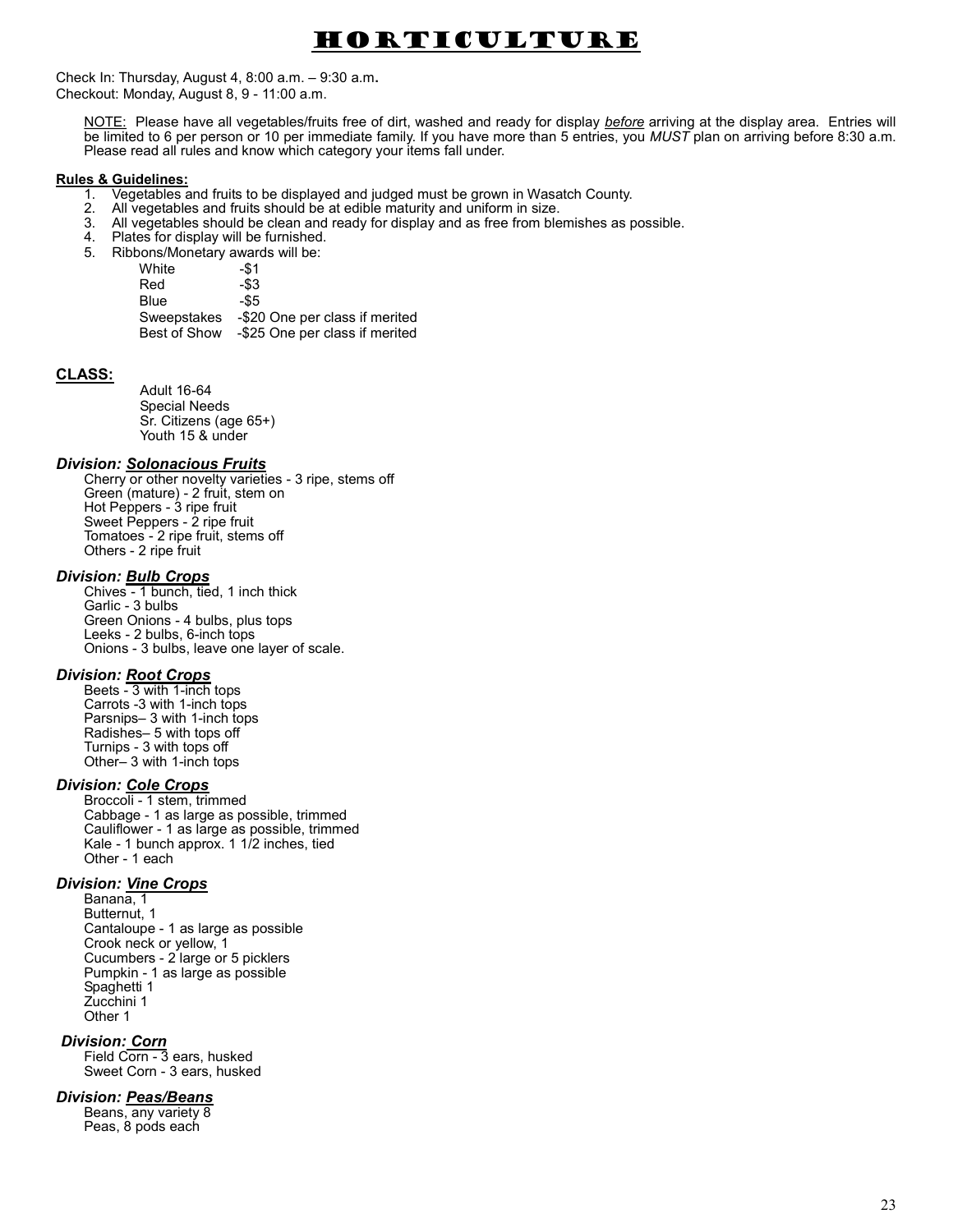## Division: Salad Crops: Greens/Herbs

Beet greens - 1 bunch, 1-1/2 inch at stems, tied Chard - 1 bunch approx., 2 inches at stems, tied Endive - 1 plant, trimmed and washed Herbs - 3 stems Lettuce - 1 head or leaf plant, washed and trimmed Parsley - 1 bunch approx. 1 inch thick at stems, tied Spinach - 1 plant, washed, roots attached **Other** 

## Division: Potatoes

Gold, 3 each Red, 3 each Russet, 3 each Other, 3 each

## **Division: Berries**

Currants, 6 or more Raspberries, 6 or more Strawberries, 6 or more Other, 6 or more

## Division: <u>Fruits</u>

Apples—Any Variety stem on state variety 3 each Apricots, 3 each Grapes, Any Variety, 1 full bunch Peaches, 3 each Pears, stem on 3 each Plums, any variety, 3 each Other, 3 or more

## **Division: Grains-** sheaved, tied in three places, 1 inch diameter

Barley Oats Wheat **Other** 

## **Division: Novelty Division**

Honey, 1 pint jar Unusual fruits or vegetables **Other** 

#### Division: Greenhouse Section

Fruits or vegetables grown in a greenhouse, 3 each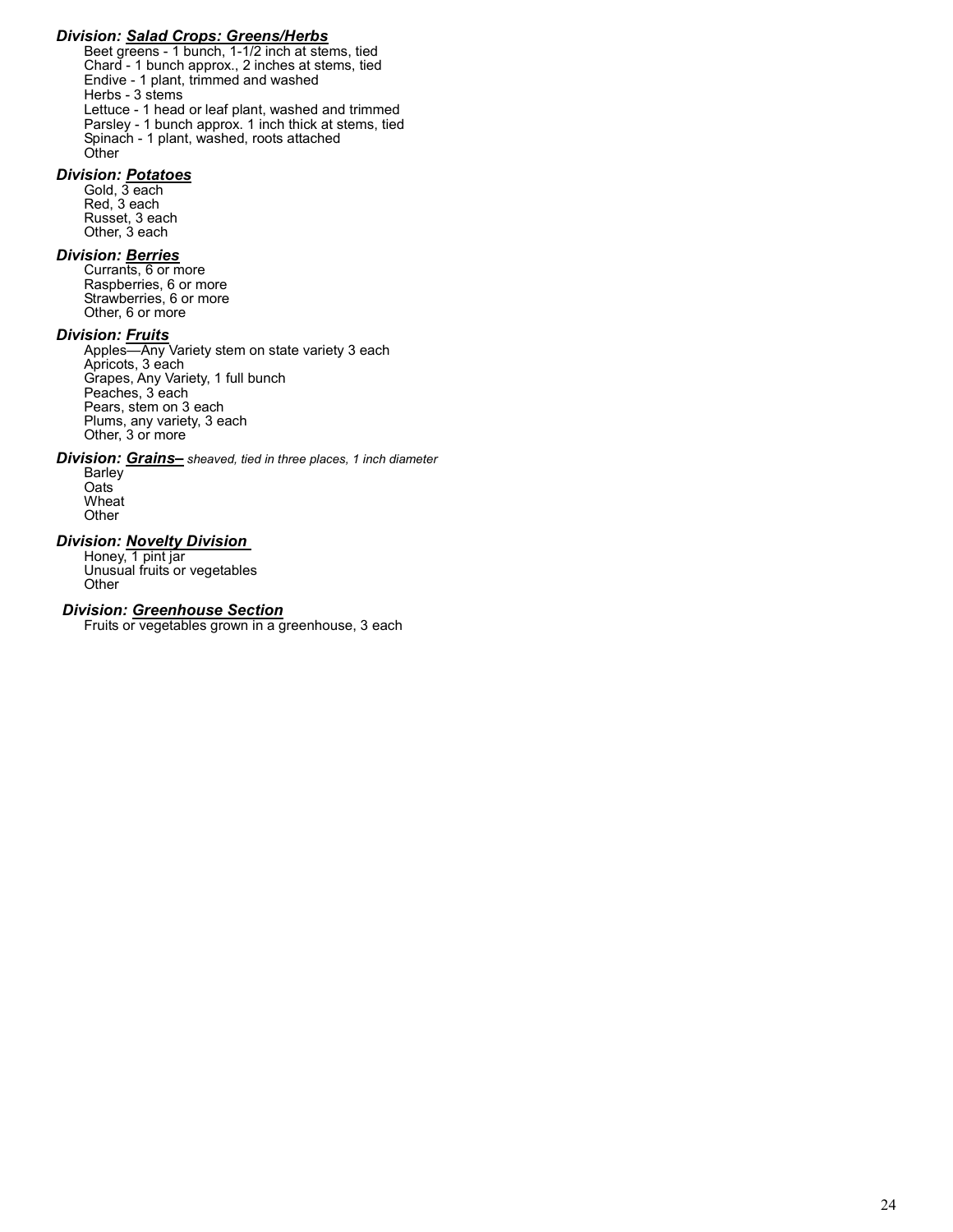# Photography

Check In: Monday, Aug 1, 9 a.m. - 6p.m.<br>Check Out: Monday August 8, 9 – 11:00 a. Monday, August 8,  $9 - 11:00$  a.m.

## Guidelines for Entry and Display:

1. The overall size of entries varies by class - see Division descriptions for specific requirements. The print may vertical or horizontal, but not larger than the dimensions as noted for each class. (For example, a print for a maximum 11"x14" dimension may actually be 13"x10", or 11"x11", 5"x14", etc.) It should be noted that submitting prints much smaller than 8"x10" is not recommended.

2. Print images may be either flush-mounted or smaller than the mounting. If image is smaller than mounting, it is desirable to have a 1" or 2" border surrounding the print. Prints smaller than 8"x10" MUST be mounted to an 8"x10" mount board.

3. All entries MUST be affixed to a standard mat board or foam core that is approximately 1/8" to 1/4" thick. Because of the manner of display, heavy mounting cannot be accepted. Please, no masonite or other hard board. Do not use lightweight poster board or construction cardboard, as it will not hold up well during display. Professional dry mounting is recommended to make sure the print lays flat against the mount.

## Judging:

- 1. Prizes will be awarded based on the judges' evaluation or the print's total presentation, print & mounting quality, photographic technique, impact, originality, composition, appeal and other pertinent factors - not necessarily in this order.
- 2. At the discretion of the judges or supervisor, prints not meeting the lot description may be moved to a more appropriate category.
- 3. Prints that do not meet the Exhibit, Fair, or community standards will not be displayed, and are subject to the discretion of Fair personnel.
- 4. No front mats will be JUDGED, except as noted in the press lots. No frame prints will be judged. Front matted and framed prints will be 'Display Only'.
- 5. Prints will be displayed by applying Velcro strips to the back of the mount. These strips will be supplied by the Fair.
- 6. Prints previously entered in the Fair may not be re-entered, even if they were not ribbon winners.
- 7. Prints entered must have been produced within 2 (two) years prior to the fair.
- 8. No names, signatures, or identifying marks may appear on the front of the prints, mounts, or mats until after judging has been completed, after which the exhibitor's name or business card may be displayed adjacent to the print.
- 9. Digital camera and/or inkjet prints may be entered and will compete equally in all categories. Digital prints must comply with the above mounting requirements.
- 10. Computer manipulated images include all work done to an image with a computer that could not have been performed in a chemical laboratory. All components of a computer manipulated image must have been photographed or otherwise created by the exhibitor. All computer manipulated images may be entered in the 'Computer Manipulated' category within each Division.
- 11. Fair personnel will have control of the designated exhibit areas and the exhibits within. Fair personnel will exercise reasonable safety, handling precautions and theft prevention of the exhibits, however, the Wasatch County Fair and/or Wasatch County Parks and Recreation will not assume liability for any loss.
- 12. Entries are not insured by the Fair.
- 13. Ribbons/monetary awards will be:
	- Participation ribbon \$1
	- White ribbon

| VVIIIIG IIDDUIT<br>Red ribbon<br>Blue ribbon | - കാ<br>- \$7<br>$-$ \$10 J | Multiple ribbons awarded per division and per category if merited |
|----------------------------------------------|-----------------------------|-------------------------------------------------------------------|
| Judges Choice                                |                             | -\$35 One overall ribbon awarded                                  |

**Division: Professional** Open to those making at least half of their livelihood through photographic endeavors. Up to 4 prints may be submitted - 16"x20".

## Division: Semi Pro/Am

Open to serious amateurs or semi-professional photographers who may make a limited or partial livelihood through photographic endeavors, or produce photographic work for sale or profit. Up to 5 prints may be submitted- 8" x 10" to 11"x14" OR 2 prints 16"x20".

## **Division: Amateur**

Open to those, age 16 & over, who do not sell or produce photographic work for sale or profit. Up to 5 prints - 8"x10" to 11"x 14".

## Division: Young Amateur

Open to those age 11 to 15 inclusively. Up to 4 prints - 8"x10". Prints must be mounted on an 8"x10" mount board.